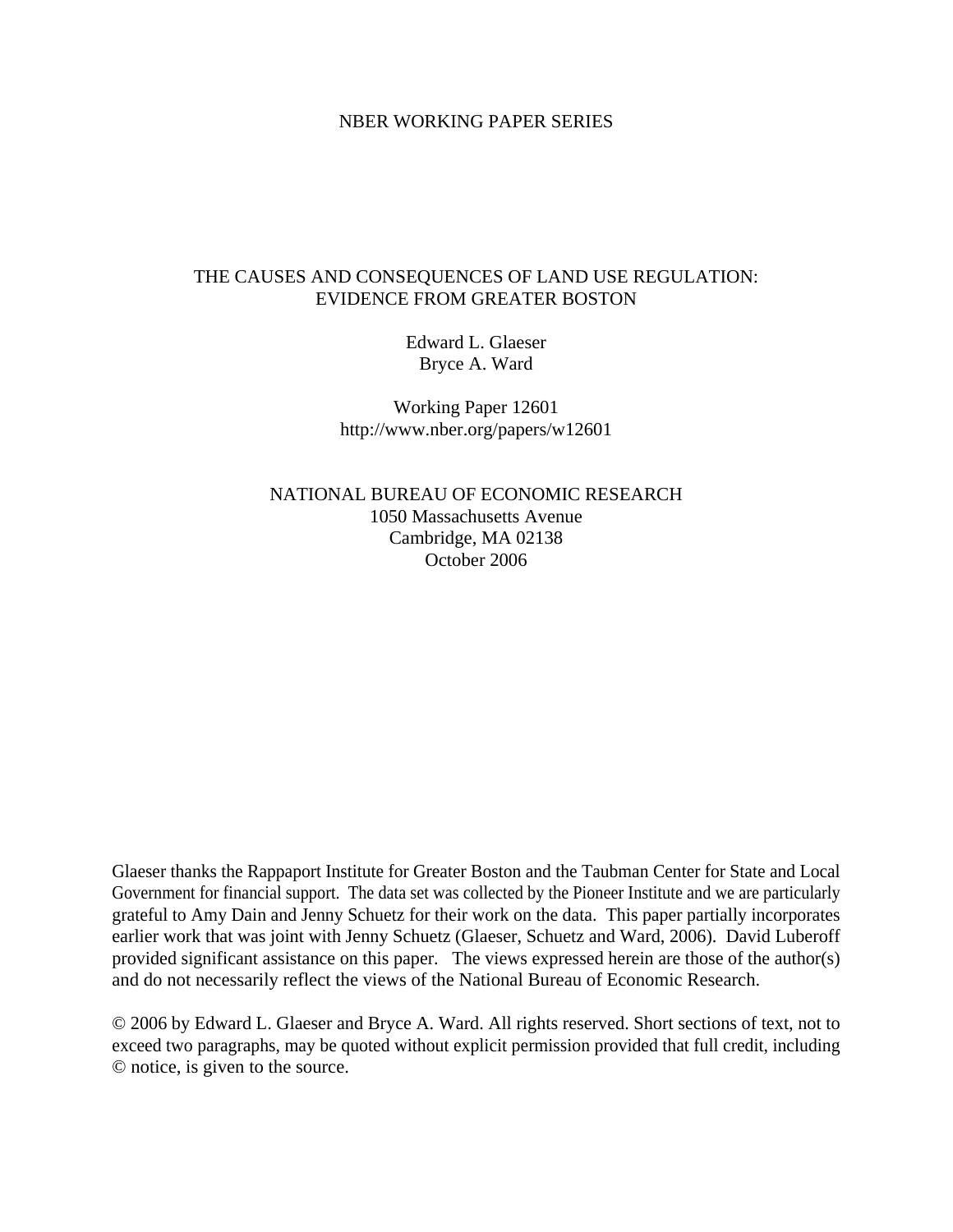The Causes and Consequences of Land Use Regulation: Evidence from Greater Boston Edward L. Glaeser and Bryce A. Ward NBER Working Paper No. 12601 October 2006 JEL No. R14,R21,R31

## **ABSTRACT**

Over the past 30 years, eastern Massachusetts has seen a remarkable combination of rising home prices and declining supply of new homes. The reductions in new supply don't appear to reflect a real lack of land, but instead reflect a response to man-made restrictions on development. In this paper, we examine the land-use regulations in greater Boston. There has been a large increase in the number of new regulations, which differ widely over space. Few variables, other than historical density and abundant recreational water, reliably predict these regulations. High lot sizes and other regulations are associated with less construction. The regulations boost prices by decreasing density, but density levels seem far too low to maximize total land value.

Edward L. Glaeser Department of Economics 315A Littauer Center Harvard University Cambridge, MA 02138 and NBER eglaeser@harvard.edu

Bryce A. Ward NBER 1050 Massachusetts Ave Cambridge MA 02138 bward@fas.harvard.edu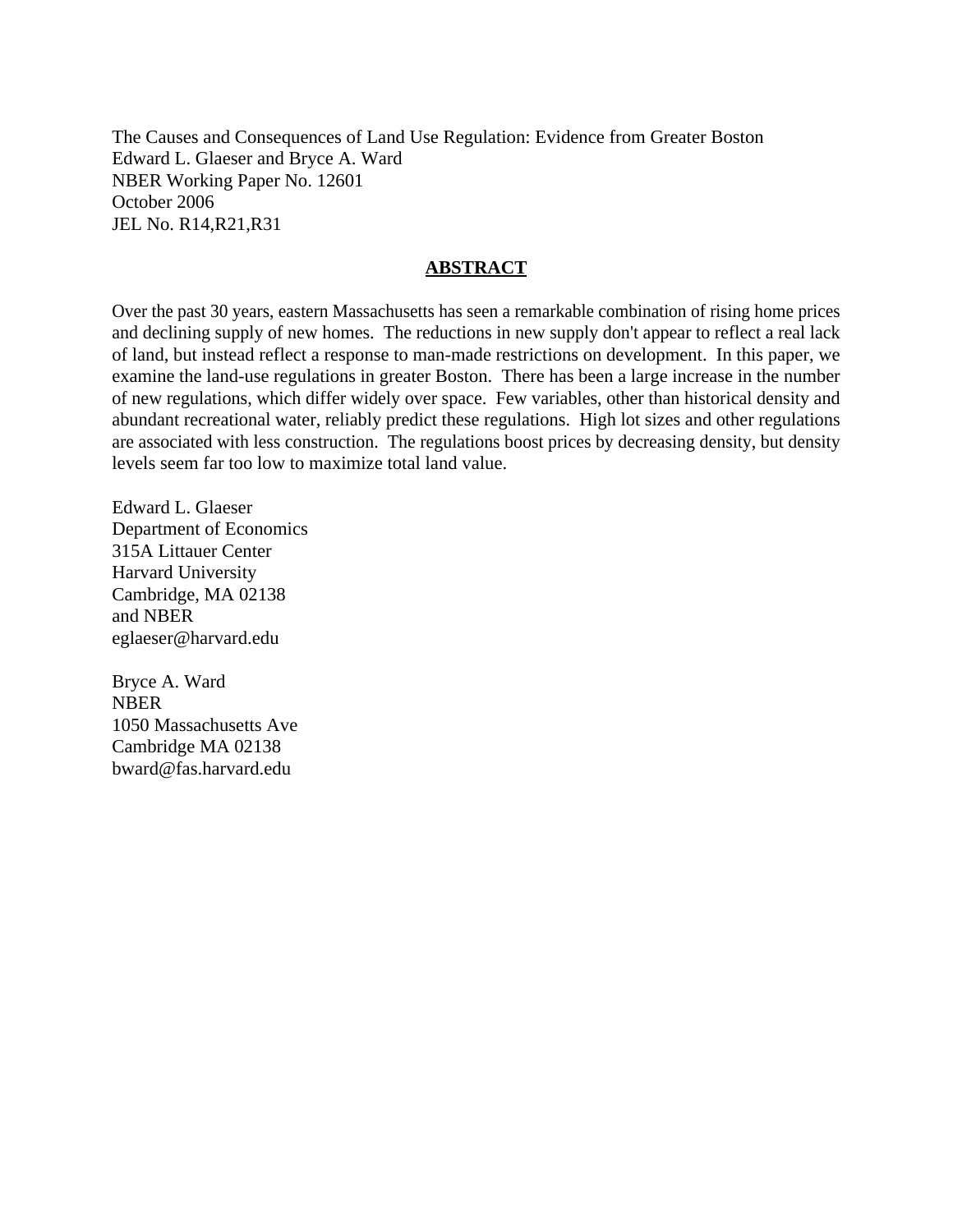## **I. Introduction**

Over the past 25 years, many U.S. cities have experienced a remarkable combination of increases in housing prices and decreases in new construction (Glaeser, Gyourko and Saks, 2005). Boston is an extreme example of this phenomenon. Its prices have risen dramatically. Table 1 shows that based on Office of Federal Housing Enterprise Oversight (OFHEO) repeat sales indices, three of the four metropolitan subdivisions with the greatest price appreciation between 1980 and 2004 are in the Boston region (Boston-Quincy, Cambridge-Newton and Suffolk). At the same time, as Figure 1 shows, the total number of permits issued in the Boston metropolitan area declined from 172,000 during the 1960s to 141,000 during the 1980s to 84,000 during the 1990s.

The combination of rising prices and declining new supply suggests that Boston's high prices reflect more than just rising demand. After all, without increasingly inelastic supply, an increase in demand should lead to higher prices *and* more construction. One hypothesis is that supply has become increasingly inelastic in the Boston area because Greater Boston is running out of land. In Section II of this paper, we refute this hypothesis. Within the Boston region, higher densities are associated with more permitting, not less. Even if density did significantly decrease permitting, housing densities in greater Boston just have not changed enough to explain a significant downturn in permitting. We also follow Glaeser and Gyourko (2001) and show that the value of land in a hedonic regression is very low relative to the value of land when it sits below a new house, which suggests that there is no general shortage of land.

If increasing density levels cannot explain the decline in new construction, then one viable alternative hypothesis is that increasingly stringent land use regulations have made it more and more difficult for developers to build. To address this possibility, we turn to a new data set collected by the Pioneer Institute for Public Policy Research on land use regulations in greater Boston. The data set contains land use restrictions including lot size, wetlands regulations, septic rules and subdivision requirements, for 187 cities and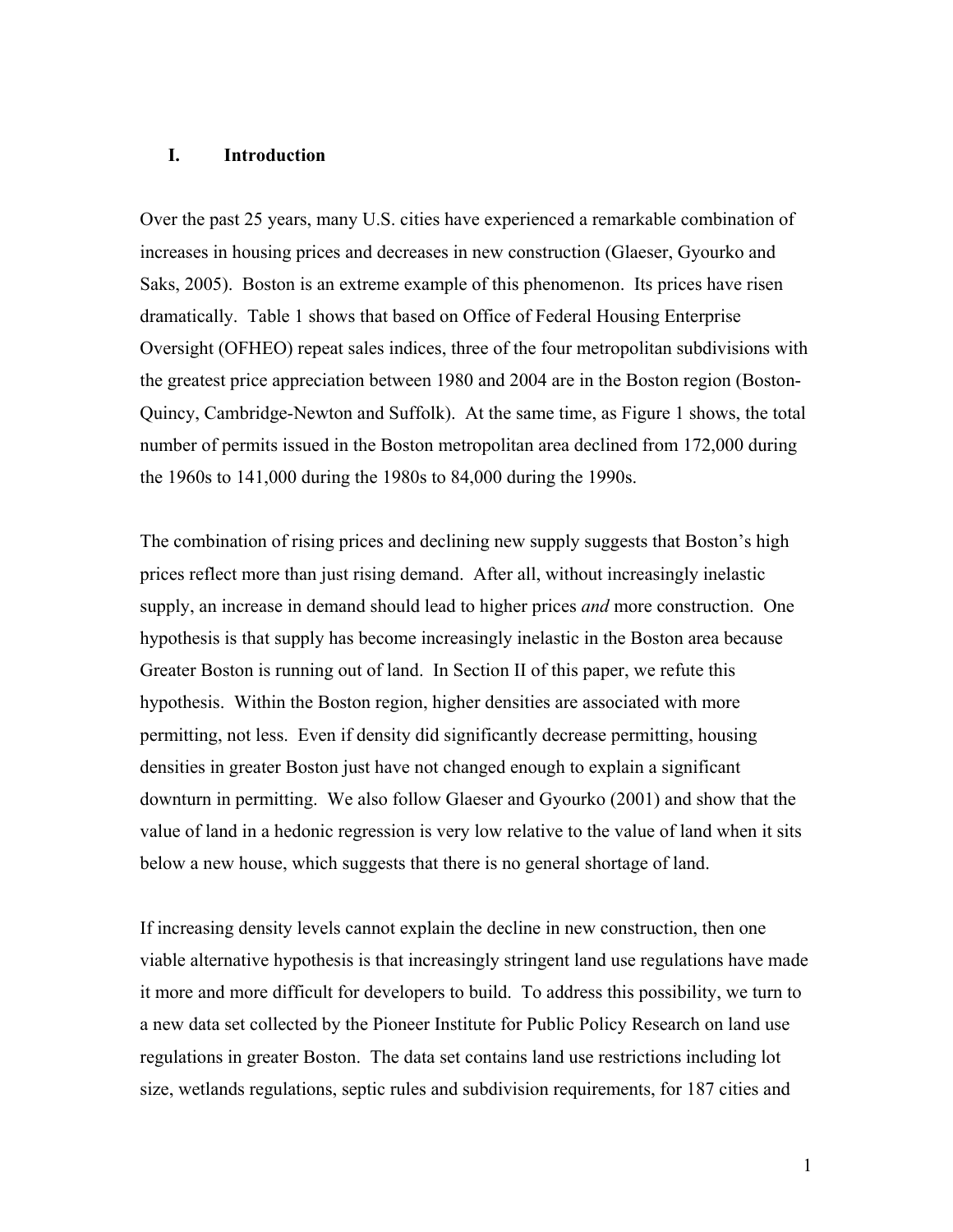towns within greater Boston.<sup>1</sup> For many of the regulations, the data set also includes the dates when the regulations where imposed so that it is possible to look at changes over time.

In Section III of the paper, we establish three basic facts about land use regulation. First, along most dimensions there has been a dramatic increase in regulation since 1980. For example, the share of communities with rules restricting subdivisions has increased from less than 50 percent in 1975 to almost 100 percent today. Second, as Ellickson (1977) emphasized, there is a remarkable variety in the nature of these regulations; minimum lot sizes, subdivision rules, and septic and wetlands restrictions that go significantly beyond the state standards are only the most basic of regulations. Third, land use regulations are often astonishingly vague. For instance, several communities use variations of "an isolated depression … that confines standing water" to define wetlands (Dain, 2006).

We then turn to the determinants of land use regulations. We do not know the dates that minimum lot sizes were established but all of them post-date 1915 and most of them post-date 1940. Therefore, we use city-level controls in 1915 and 1940 to try to explain minimum lot sizes. Like Evenson and Wheaton (2003), we find that historical housing density is the most important determinant of minimum lot size. Beyond that variable, more manufacturing and more minorities in 1940 are associated with smaller minimum lot sizes. Septic and wetlands regulations are associated with the amount of standing water, but it also appears that wetlands regulations after 1980 were used more aggressively in places that built more between 1971 and 1985, suggesting that these regulations may have been an attempt to reduce development.

In Section IV, we turn to the effects of these regulations. Unsurprisingly, we find a robust negative effect of minimum lot size on the amount of building in an area between 1980 and 2004 and on density today. These results are robust to controlling for a number of 1940 area characteristics and they are robust to using nineteenth century forest cover

 $\overline{a}$ 

<sup>&</sup>lt;sup>1</sup> The database and a detailed discussion about how it was obtained is available at http://www.pioneerinstitute.org/municipalregs/index.asp.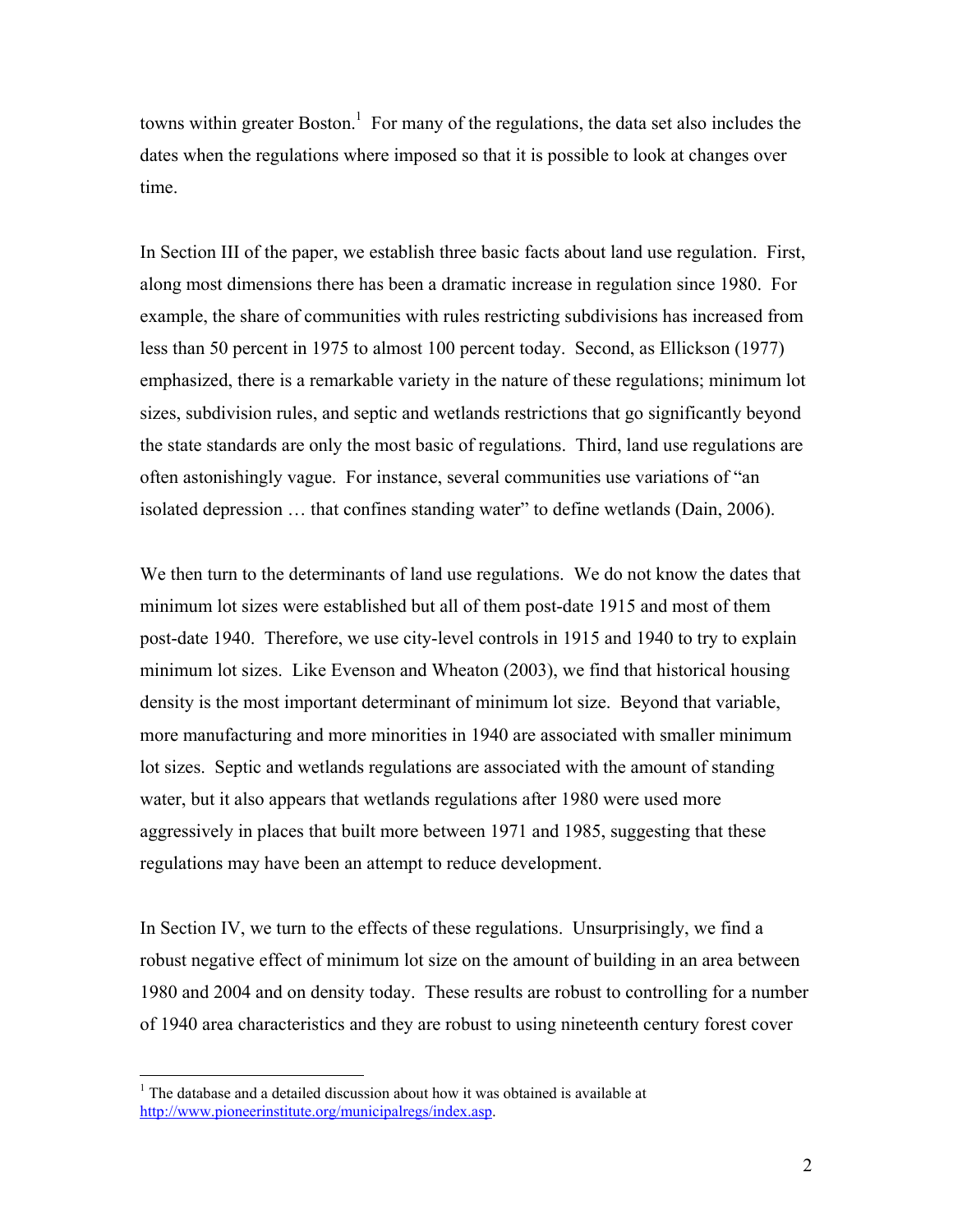as an instrument for minimum lot size. As the average acre per lot increases by one, there is a .4 log point reduction in development between 1980 and 2002. Other regulations also significantly reduce new construction. In a specification with town fixed effects, where we combine wetlands, septic and subdivision rules into a single index, we find that each extra rule reduces new construction by .1 log points.

In a housing price hedonic where we control for structural characteristics and lot size, we find that each acre per lot is associated with a 15 percent increase in housing prices. As economic theory predicts, this impact works through the average density in the community. When we control for density as well as lot size, the impact of minimum lot size disappears. The impact of other regulatory barriers on price is also positive. Each additional type of regulation (wetlands bylaws, septic rules, subdivision rules) raises housing prices by 7 percent, even controlling for housing density.

We end by asking whether restricting lot size maximizes the total value of land area in the community. In a simple model, reducing minimum lot sizes will increase total land value in a town if the share of housing prices associated with land is greater than the elasticity of price with respect to unit lot size minus the elasticity of price with respect to town density. We find that these two elasticities sum to approximately .1 while land's share of total value in the sample seems to be greater than .5. Together these results suggest that community densities are too low to be maximizing total land value.

# **II. Is Lack of Land the Limit on Greater Boston's Housing Supply?**

In this section, we present evidence on whether the decline in permitting in greater Boston is the result of increasing land densities. Throughout this paper, we will use a sample of 187 cities and towns that lie between Route 495 and the city of Boston, excluding Boston itself. This sample includes all of the cities and towns that are physically closest to Boston except for those on Cape Cod.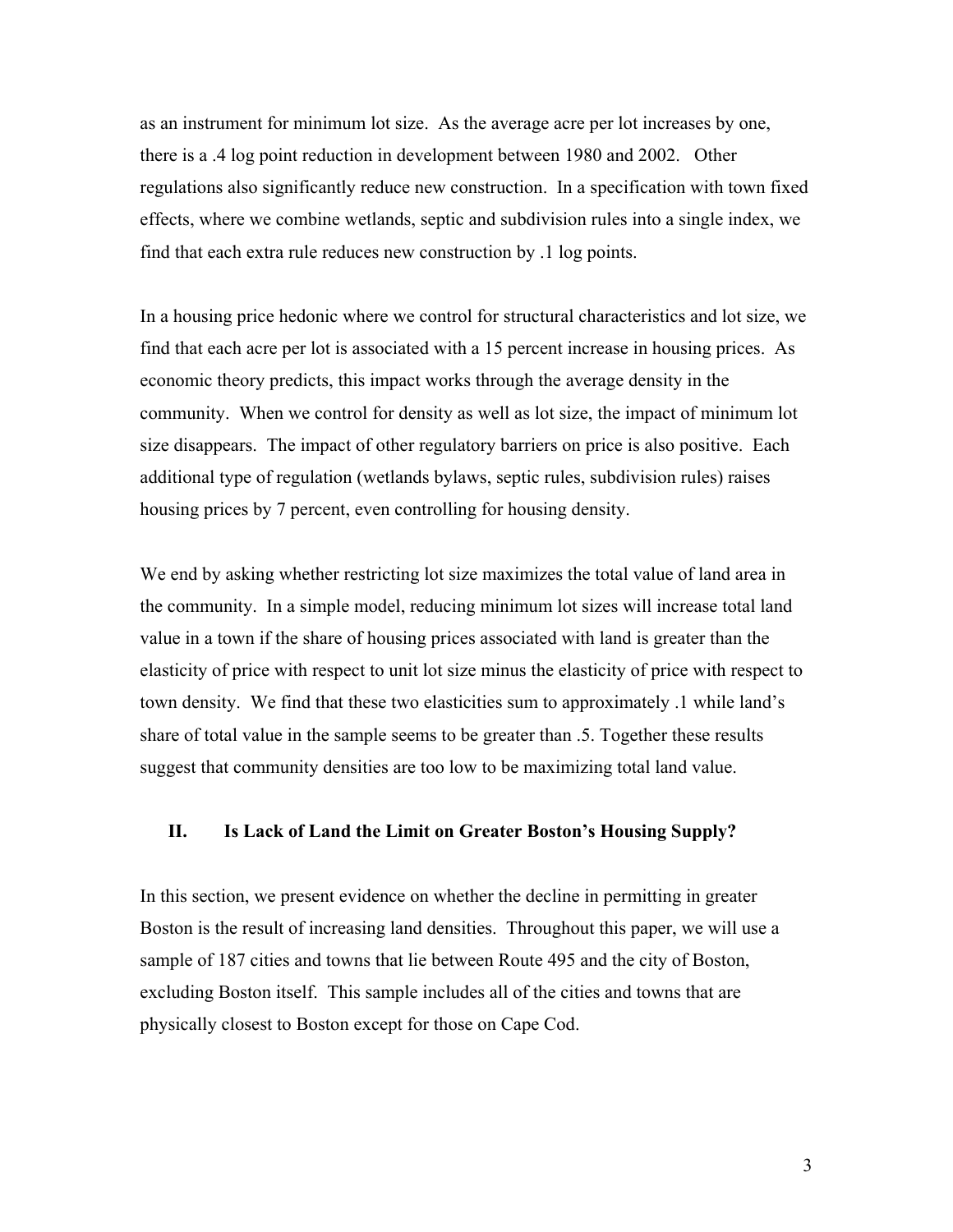Our first, most obvious, piece of evidence is to examine the link within Boston between housing density in 1980 and new construction since then. Using data on permits from 1980 to 2002 and housing unit density in 1980 (based on the U.S. Census), Figure 2 shows the strong positive relationship between initial housing unit density and later construction; the places with the most land allow the least construction. This relationship might be explained by higher demand in high density areas, but as we will show in Section IV, prices are lower in less dense areas. As a result, controlling for price only increases the negative connection between land per house and new construction.

Lincoln, Weston and Concord are three contiguous towns that illustrate low levels of construction in land rich areas. Together, they have 12,889 homes and cover more than 39,000 acres. Yet despite being among the most expensive towns in the state, these areas together permitted just 1,746 new homes between 1980 and 2002. In our sample of 187 towns, there are another 22 localities with less than one home for every two acres that have allowed less than 30 units per year each since 1980.

A second piece of evidence, running counter to the view that greater Boston is running out of land, is that density levels have not increased very much over the past 25 years. For example, the total housing density in Suffolk County (which contains Boston) increased by 4.5 percent in the 1970s, 4.6 percent in the 1980s and 1.1 percent in the 1990s. Middlesex County (which contains Cambridge) grew more, but even its housing unit density increased by only 10.3 percent in the 1980s and by 6 percent in the 1990s.

In a simple regression, where the dependent variable is the logarithm of the number of permits in a town in a year and where we control for town fixed effects and a dummy variable that takes on a value of one if the year is after 1990, the estimated coefficient on the dummy variable is -.267. The standard error is .049. This means that in our sample, relative to the 1980s, the number of new units declined by about .27 log points in the 1990s.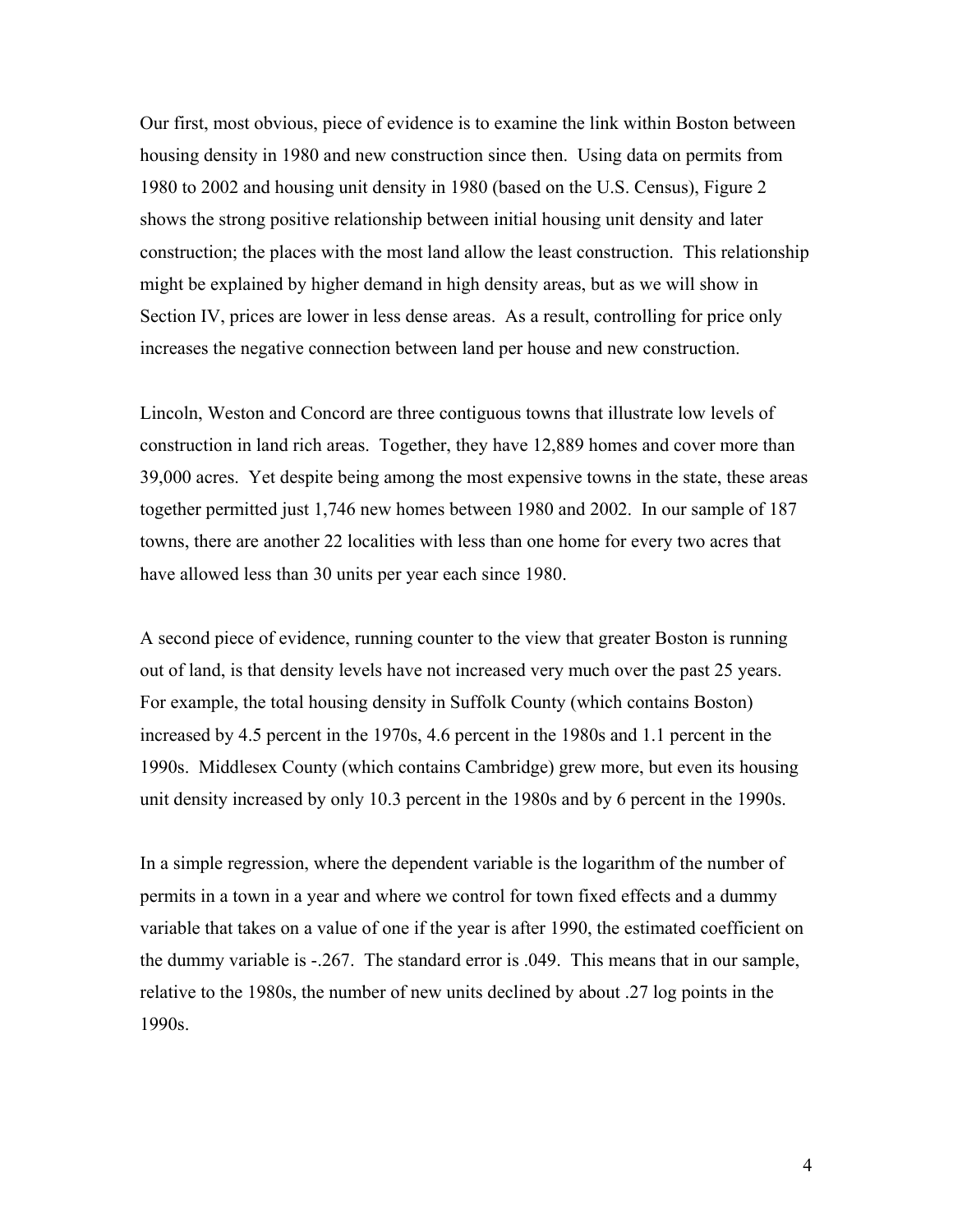Can controlling for increases in density drive this coefficient to zero and thereby explain the reduction in the number of new permits? If we simply control for housing density in the basic regression described above, the estimated decline in permitting becomes more severe, since density is positively predicted with new permits and density is rising. Using a national sample, Glaeser, Gyourko and Saks (2005) estimate a coefficient of -.1 on density, so a 10 percent increase in density is associated with a one percent decrease in permitting. If we fix the coefficient on density at -.1, then the estimated dummy variable on the 1990s falls in absolute value to -.252. If we fix the coefficient on density at -.25, the estimated dummy variable on the 1990s is -.229. As such, even taking an extreme high estimate of the negative impact that density can have on construction, we estimate that rising density levels can only explain 14 percent of the decrease in eastern Massachusetts construction in the 1990s.

If land use restrictions didn't exist, then in equilibrium, land that extends a lot would be worth the same as land that sits under a new lot (Glaeser and Gyourko, 2003). A land shortage would mean that land value estimated in a hedonic regression is extremely high. Using data from Banker and Tradesman from 2000 to 2005, we estimate a standard hedonic regression with structural characteristics and find that an extra acre of land is associated with only an extra cost of only \$16,000. The average lot size in the sample is .7 acres and the average home sales price is \$450,000, so multiplying the hedonic price of land times the total acreage implies that land costs contribute only a small amount to the overall housing costs, even if our hedonic estimate is off by an order of magnitude. The natural explanation of this phenomenon is that the land market is not unrestricted and an acre of land is worth a great deal more if it sits under a new house than if it extends an existing lot.

A final piece of evidence on the land shortage hypothesis is that lot sizes for new homes in the Boston area rose from .76 in 1990 to .91 in 1998 (Jakabovics, 2006). Rising lot sizes are hard to reconcile with a land shortage. One explanation of this phenomenon is that incomes were rising, but Glaeser, Kahn and Rappaport (2000) estimate an income elasticity of demand for land among single-family homeowners of less than .2 and Boston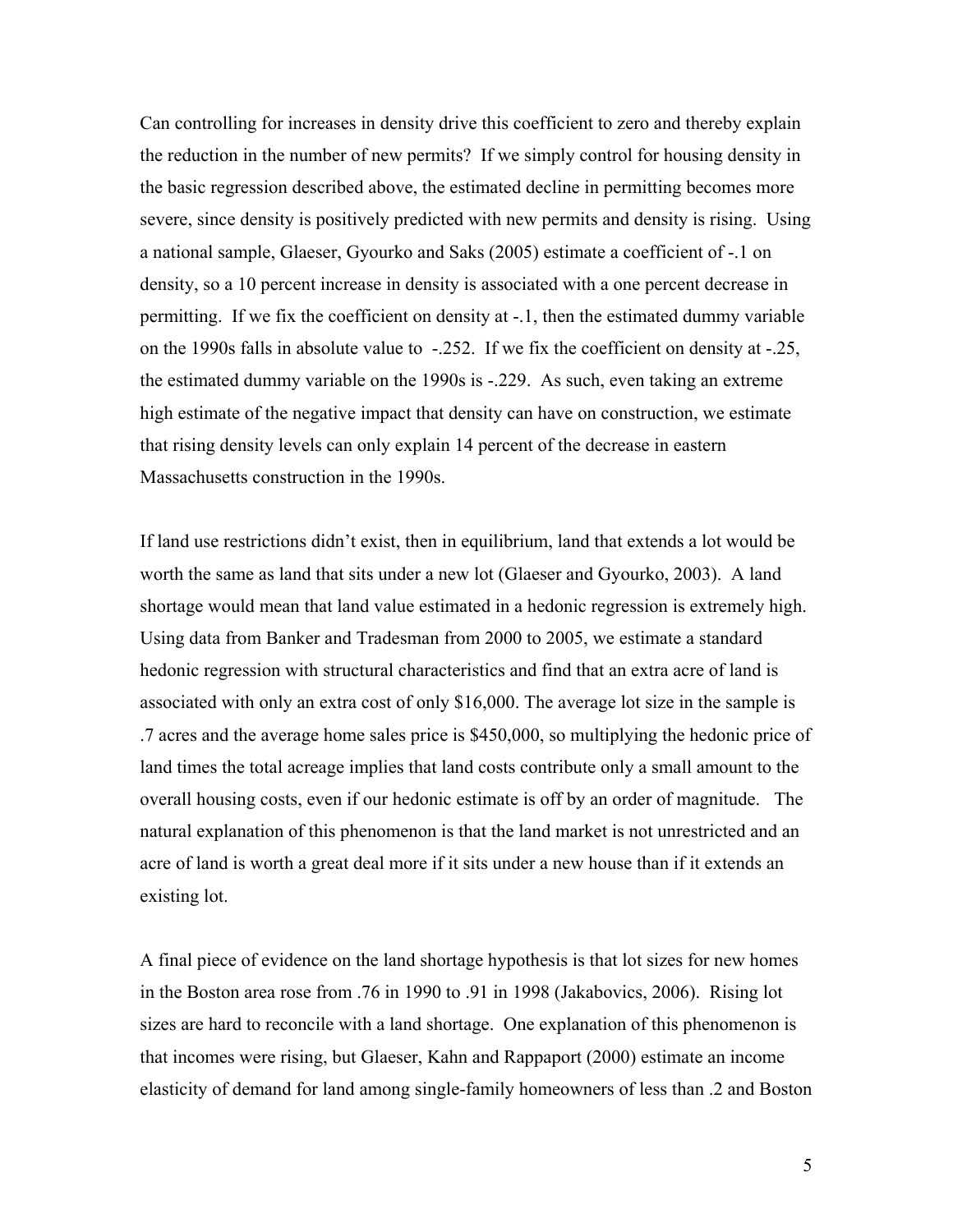area income rose by less than five percent. Those estimates predict a one percent increase in average lot size, not the 20 percent increase that is actually observed.

## **III. Data Description and the Causes of Land Use Regulation**

The combination of increasing prices and decreasing construction can't be explained by a lack of land, but perhaps it can be explained by a man-made land shortage created by an increasingly stringent regulatory environment. To consider this possibility, we now turn to the Pioneer Institute's Housing Regulation Database for Massachusetts Municipalities in Greater Boston. This data was assembled by a team of researchers who interviewed local officials about the rules facing local developers. This data was supplemented with data from the MassGIS system which details for 1999-2000 the minimum lot size required throughout the state.<sup>2</sup> Our permitting and demographic data come from the Census.

## *Minimum Lot Sizes*

1

Before turning to the non-lot regulations, we will begin with the basic facts about lot size requirements in eastern Massachusetts. Lot sizes are not uniform within most towns; there are generally several different planning areas within a district. Since all of our other data is at the town level, we aggregate sub-areas with the formula:

$$
(1) \frac{Are}{Lot} = \frac{\sum_{Sub-areas} Average}{\sum_{Sub-areas} Minimum Lot Size}
$$

The numerator sums all of the land available for building in the town. The denominator sums the number of units that could be built in each sub-area based on existing minimum

 $2$  This system was used and described more thoroughly by Evenson and Wheaton (2003).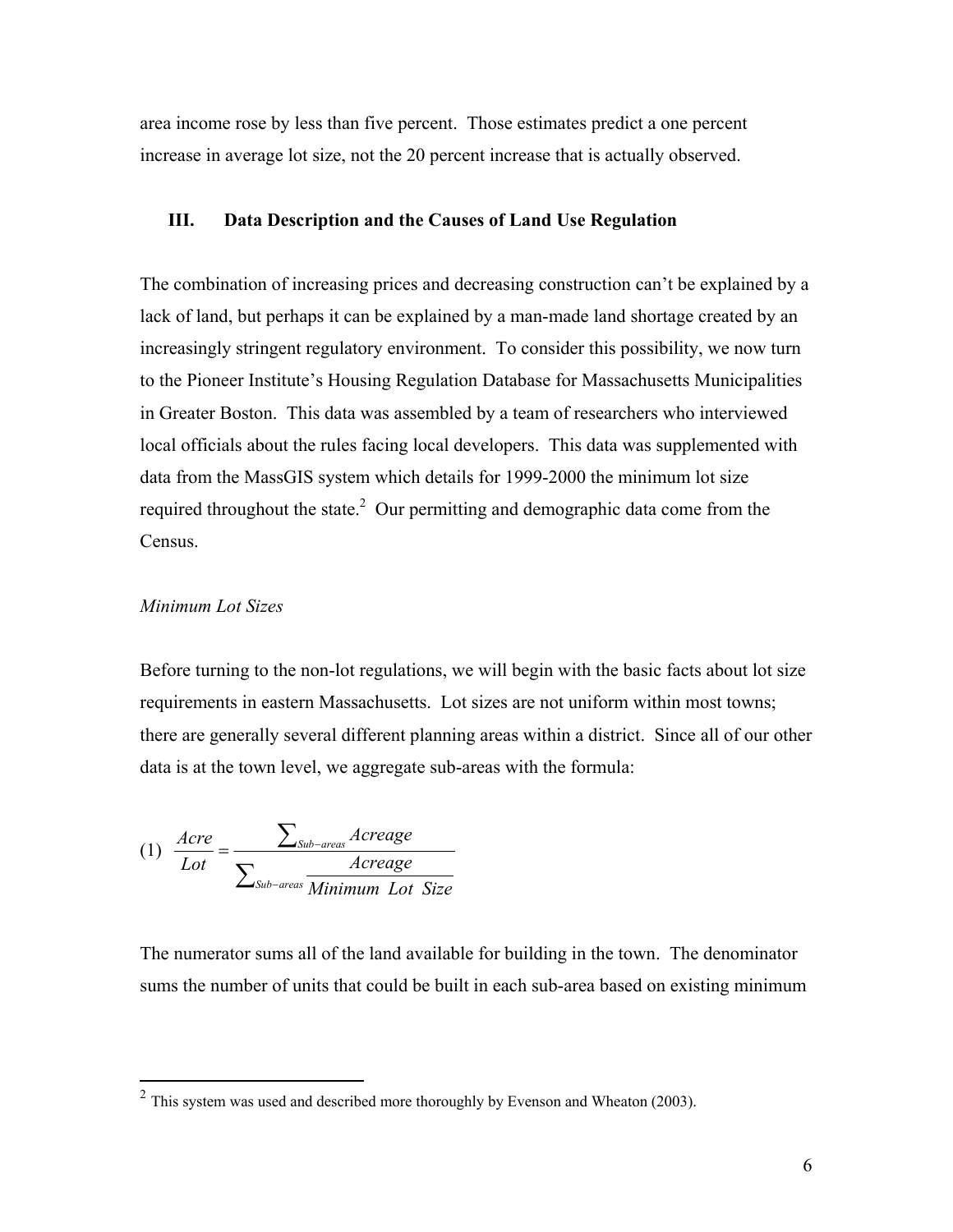lot sizes, or  $\frac{Average}{Minimum Lot Size}$ . The total expression therefore divides total area by total units to get an average lot size for new units.

Figure 3 shows the distribution of this variable and the share of towns, share of people and share of land associated with different minimum lot sizes. Perhaps the most remarkable thing is the degree of heterogeneity across towns. One-fifth of the population and slightly under one-tenth of the towns have average lot sizes of 10,000 feet or less (one quarter acre), which is slightly under one-tenth of the towns that have average lot sizes of 70,000 feet or more. Unsurprisingly, people tend to live disproportionately in areas with denser zoning and land tends to be disproportionately allocated to less dense zoning. The model category in terms of both number of towns and amount of land is between 30,000 and 40,000 foot minimum lot size, which is about one acre, and which is also the average lot size of new homes found by Jacobovics (2006).

In Table 2, we show the distribution of town characteristics by minimum lot size broken into four categories. The towns with smaller minimum lot sizes are larger, more likely to be non-white and foreign born. The towns with larger lot sizes are further from Boston, and have higher housing prices (not controlling for anything). Income and education levels are mildly higher in the areas with high minimum lot sizes.

These correlations may be results of minimum lot size instead of causes of minimum lot size, so to investigate the cross-sectional determinants of restrictive zoning, we regress minimum lot size on characteristics of the town in 1915 and 1940. For most of these towns, the lot size regulations were put in place after World War II, so 1940 characteristics can be thought of as pre-zoning initial conditions. However, the initial wave of zoning occurred in the 1920s, so there is some possibility that those 1940 characteristics also reflect the influence of earlier zoning. To address this possibility, we also regress minimum lot size on 1915 characteristics.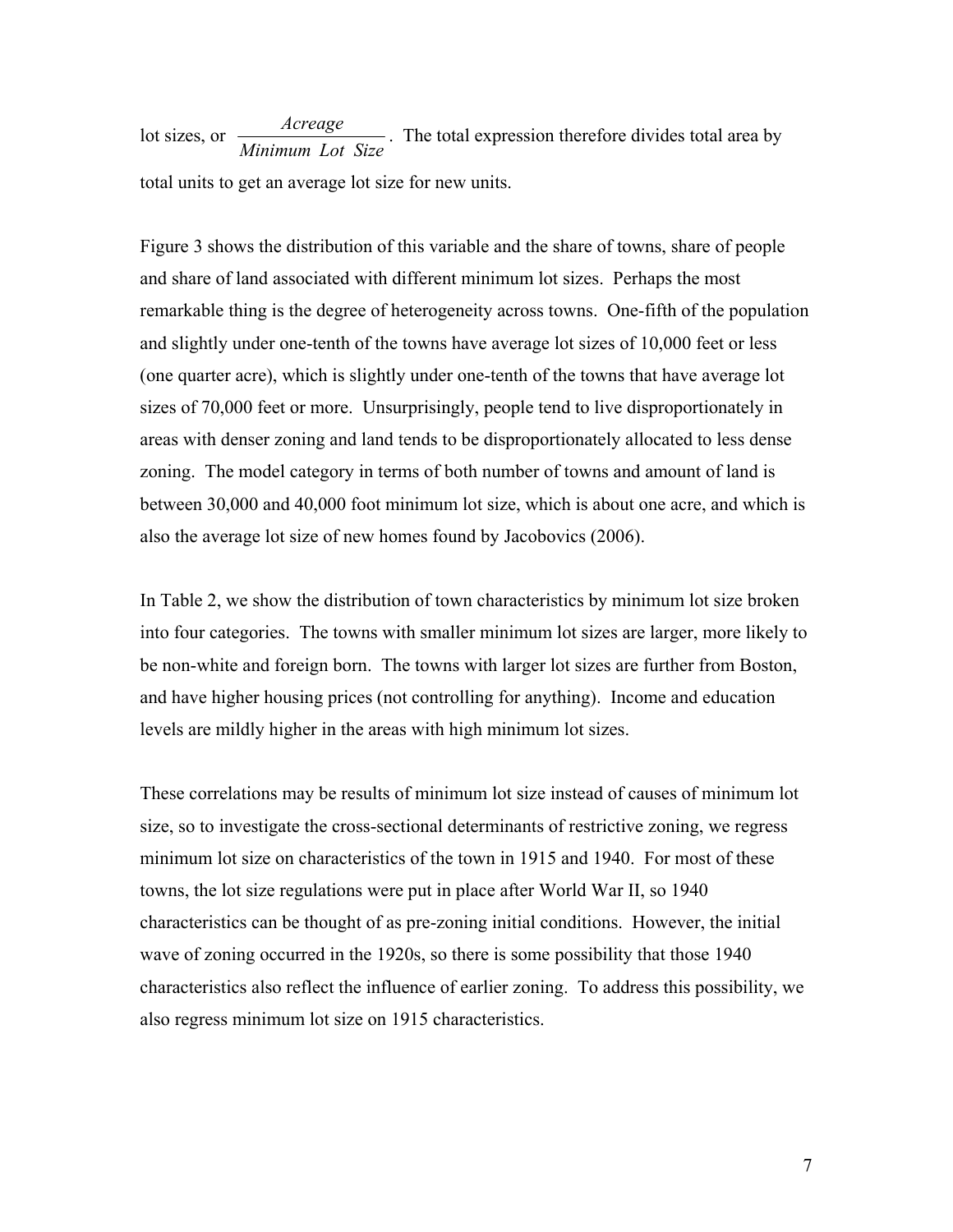The results of these regressions are shown in Table 3. Missing data from the early censuses causes us to lose a small number of cities. The 1940 results are given in regression (1). The overwhelming determinant of current minimum lot size is the logarithm of housing density in 1940, which has a t-statistic above 12. As housing density increases by one log point (i.e. roughly doubles), minimum lot size falls by a quarter acre. On its own this variable can explain 68 percent of the variation in current minimum lot size. Regression (2) reproduces this finding using 1915 housing density. Again, the t-statistic is over 12 and the coefficient is quite comparable. The best way to understand the determinant of minimum lot size is that it is based on density levels immediately before entry into World War I.

Other town characteristics are also correlated with minimum lot sizes, but the effects are much weaker. For example, percent white in 1940 is associated with slightly more stringent minimum lot sizes. This result does not appear in 1915 because there is almost no variation in percent white during that year. The 1915 parallel is that towns with more immigrants have less stringent minimum lot sizes. These results present weak evidence for the view that high minimum lot sizes were used by white natives to restrict homes built for blacks and foreigners.

There is also a modest negative correlation between share of the population that works in manufacturing in 1940 and less restrictive minimum lot sizes. The same correlation appears in 1915, but the coefficient is statistically insignificant. There are two plausible explanations for this phenomenon. First, manufacturing may proxy for working class residents who were less concerned with restricting building for the poor. Second, manufacturing may proxy for the presence of businesses that have an interest in building more to keep housing prices low so that they don't need to pay workers more to compensate them for high housing costs.

It is also useful to note the variables that don't matter. For example, distance to Boston is irrelevant once we control for housing density. The share of homeowners in the town is actually associated with less restrictive zoning, but this effect is quite weak.

8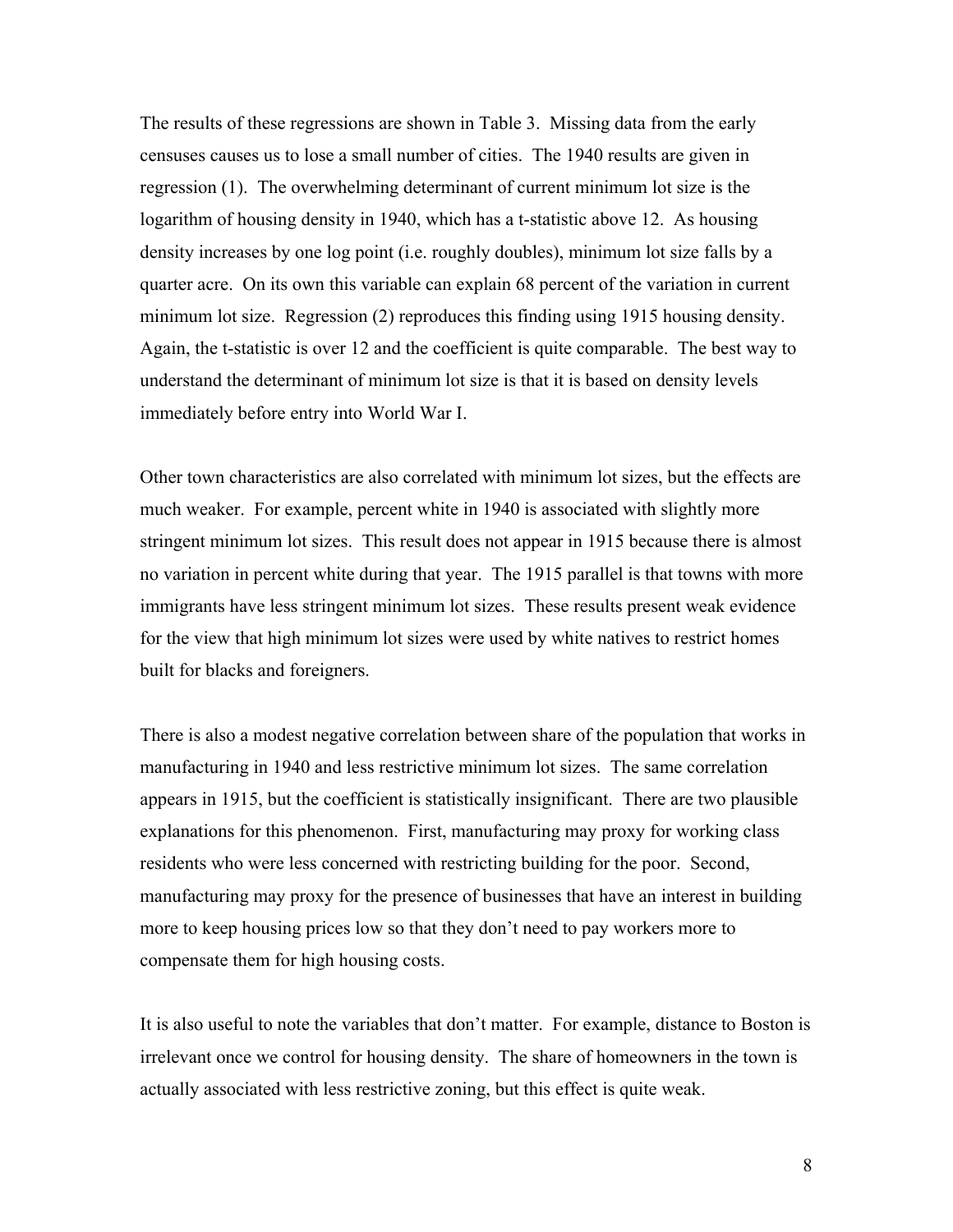The connection between historical density and minimum lot sizes prompted us to look for more ancient causes of minimum lot sizes. Using data from the Harvard Forest Survey of Massachusetts, we regressed minimum lot size today on the share of the town that was forested in 1885. There is a 52 percent correlation between this variable and minimum lot size, which is shown in Figure 3. Forest cover in most of those towns in the 19<sup>th</sup> century was determined by the value of agricultural land, so it reasonable to think that current zoning patterns reflect, in part, whether a town was worth clearing and settling based on the value of its pre-modern agricultural productivity.

# *Other Land Use Restrictions*

While minimum lot size is the single most important land-use regulation, Massachusetts cities and towns have increasingly adopted other rules that also impact new construction. The bulk of these rules make new development more difficult, but some rules—like cluster zoning— can make it easier to build. The Pioneer Institute survey categorized all of these rules across the 187 cities and towns.

The three largest categories of added constraints on land use controls concern wetlands, septic systems and subdivision requirements. Both wetlands and septic systems are also regulated at the state level, so we are only considering additional requirements. At this point, a majority of towns have gone beyond the state standards. A smaller number of towns (54) have also instituted growth management policies that just act as a break on the amount of new development. Finally, a majority of towns have also introduced some form of cluster zoning that allows homes to be built on smaller lot sizes.

While it is easy to code whether a town has regulations of a particular type that go beyond state standards, there is remarkable heterogeneity across areas in the nature of these regulations. For example, the state Wetlands Protection Act protects all land within 100 feet of a wetland or floodplain, which includes all land that has 10,890 cubic feet of standing water at least once per year. Of the 131 communities that have imposed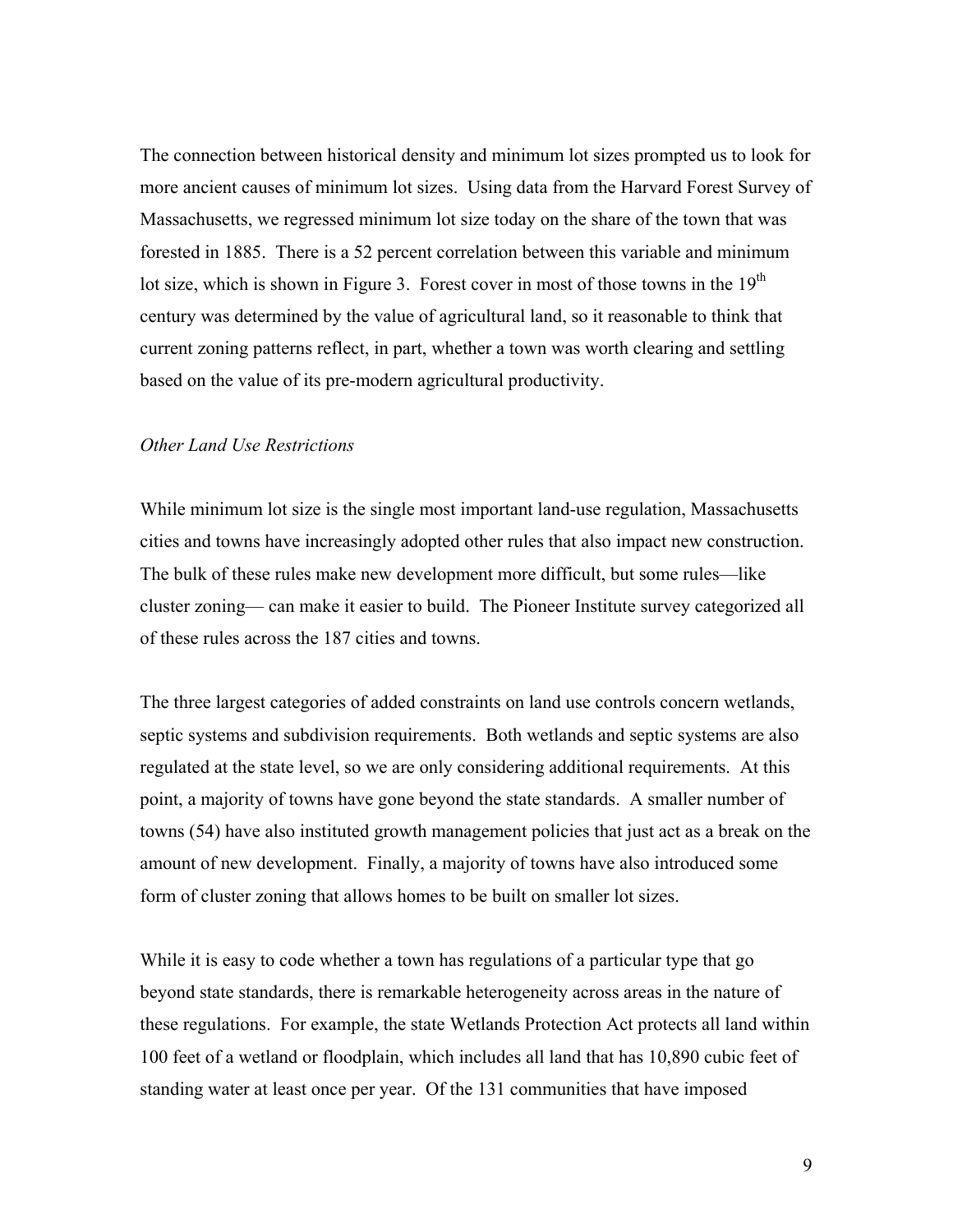wetlands regulations that go beyond the state standard, 59 of them have introduced more stringent definitions of floodplains. Eleven of them, for example, have defined floodplains as including all areas that have 5,445 cubic feet of standing water. A number of them have gone to 1,000 cubic feet of standing water or less. 24 of these communities have adopted amorphous verbal definitions of floodplains, such as "an isolated depression … that confines standing water" (Dain, 2006).

The range of rules that control septic systems is also remarkable. 109 towns go beyond the state's Title 5 septic rules. One particularly popular form of regulation is to require percolation rates below the state's maximum of 60 minutes per inch; 12 towns have imposed requirements of a maximum 20 minutes per inch percolation rate. Other septic rules increase the distance between septic systems and property lines, wetlands and wells. These regulations generally increase the amount of land needed to build. The diversity of these rules is shown in Figure 4 which shows the share of communities that have adopted different rules. While one might think that since septic rules are justified by public health concerns, there would be a relatively common standard throughout a small geographic area, the basic pattern is one in which different communities all adopt their own idiosyncratic permutations of the rules.

Subdivision requirements are similarly complex. All but six of our communities have adopted subdivision rules, and while some subdivision rules are more than 50 years old, amendments are frequent. The Pioneer database focused on subdivision rules concerning roads and sidewalks. One fifth of the sample required roads that were 32 feet or more. Some communities required roads that were 22 feet or less. There are also restrictions on sidewalks and curb materials.

Rules regarding lot shape also restrict subdivisions. Sometimes these rules are straightforward requirements that restrict the ratio of perimeter to area. In other cases the rules are more amorphous, such as Millbury's prohibition that "No pork chop, rattail, or excessively funnel-shaped or otherwise gerrymandered lots shall be allowed."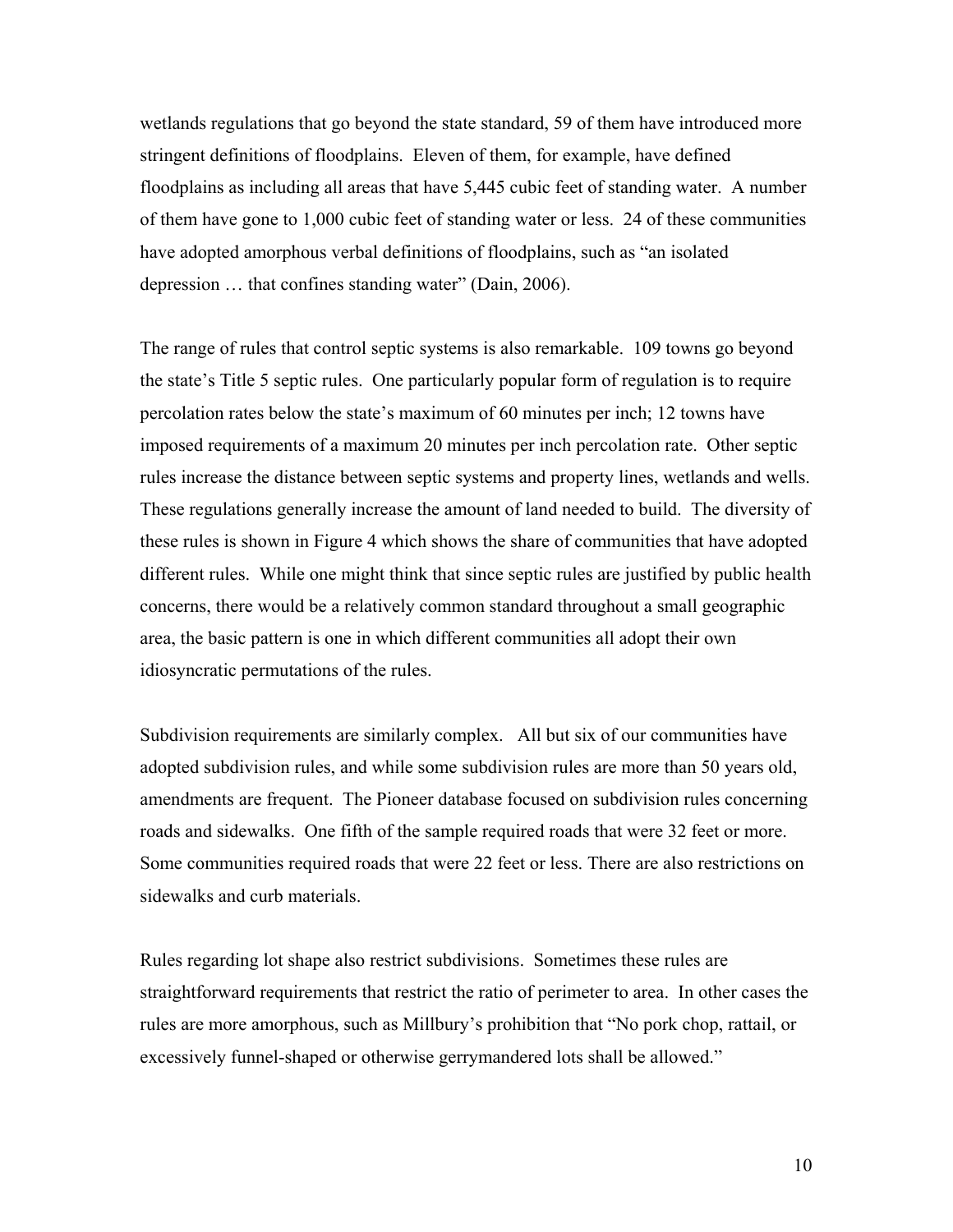There are three sets of policies that enable developers to avoid the minimum lot size regulations. First, a large number of communities have adopted cluster zoning that enables builders to use smaller lot sizes in exchange for setting aside some quantity of open space. In many cases, cluster zoning doesn't actually have a density bonus because the open space set aside must be enough so that the total density of the lot size still conforms to existing minimum lot size rules. Inclusionary zoning can enable developers to avoid minimum lot size requirements if they include enough affordable units. Towns have an incentive to build these affordable units because if they have too few units, developers can use the state rule, Chapter 40B, that allows them to ignore local zoning ordinances. Still, we have only found 21 towns where builders have taken advantage of inclusionary zoning rules. A third set of rules allow builders to develop at higher densities if the units are restricted to the elderly.

In our empirical work, we will use a simple categorical variable that takes on a value of one if the town has passed a rule that goes beyond the state standards regarding septic systems, wetlands and subdivisions. We will also sum those three categorical variables together for an overall regulatory barriers index (similar to Quigley and Raphael (2004)). While there is surely information lost in using such a coarse measure, the advantage of such coarseness is that it provides a simple measure with limited opportunities for data mining. This metric is an attempt to capture the overall regulatory environment in each community, while avoiding the loss of statistical clarity associated with trying to look at the effects of all three regulations simultaneously. As Pollakowski and Wachter (1990) argue, "land-use constraints collectively have larger effects than individually." Finally, we examine the impact of cluster and inclusionary zoning.

Figure 5 shows the adoption levels of the three forms of regulatory barriers and cluster zoning. All forms of regulation show a dramatic increase over time. The subdivision rules have now become ubiquitous. Figure 6 shows the share of communities that have amended their wetland, cluster and subdivision bylaws by year. There was a dramatic increase in the end of the 1990s.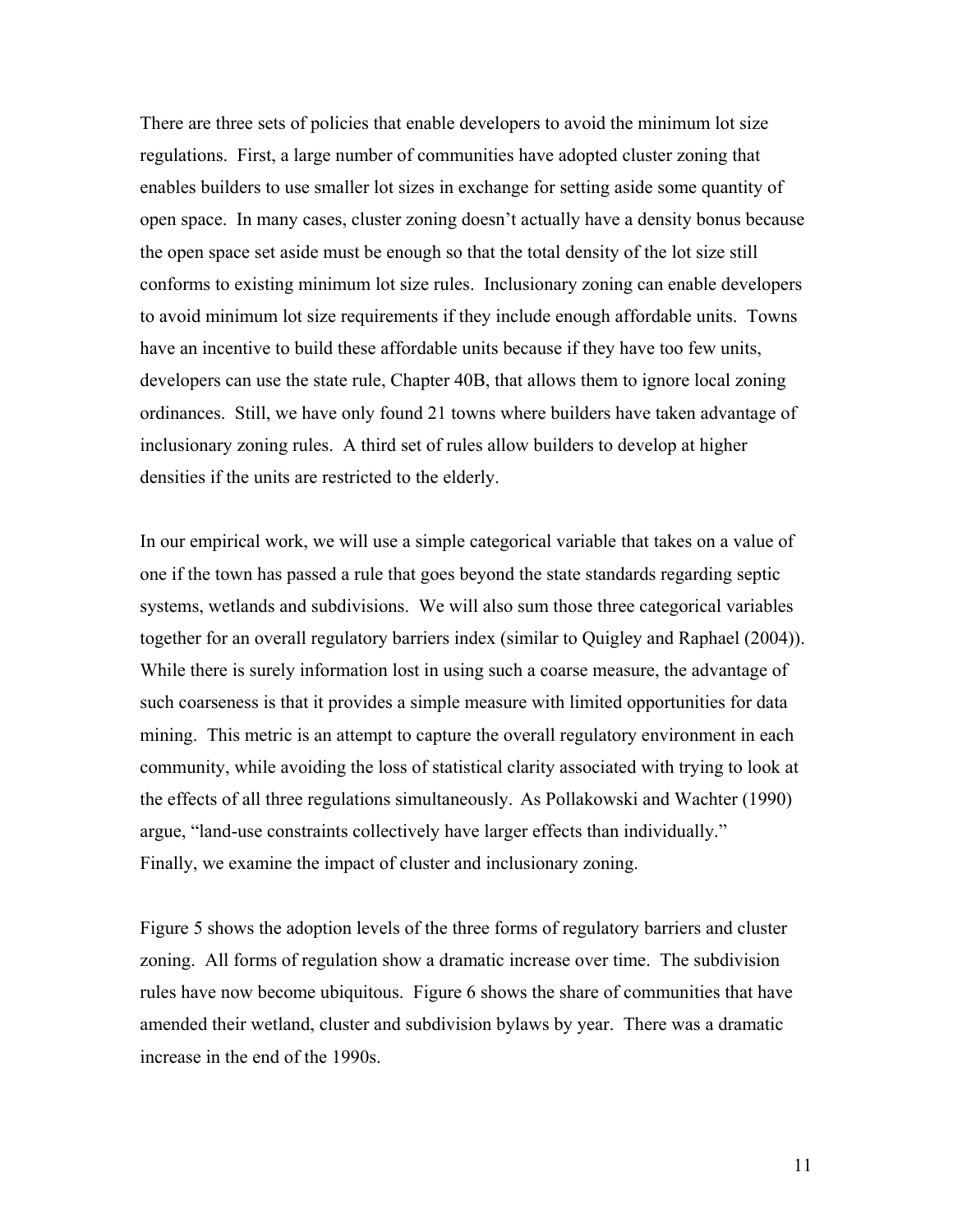To fully capture the increase in the barriers to new construction, we must also consider the use of the court system. Lawsuits, particularly justified on environmental or nuisance grounds are also a perennial developer's complaint. Figure 7 shows the results of a Lexis/Nexis search of Massachusetts Court Decisions containing all of the keywords zoning, residential and either septic or wetland from 1964 to 2004. Again, there was a steady rise in the 1990s.

We now turn to the determinants of these land use regulations. Since subdivision requirements are so ubiquitous, we exclude those and focus on whether the town has wetlands rules, septic rules and cluster zoning. We include 1970 controls that predate these regulations. The results are shown in Table 4 which presents the marginal effects from probit regressions. While we have included a rich bevy of controls, almost none of these controls actually explain the adoption of these rules. This is not because we have included a large number of controls—almost nothing is consistently, significantly correlated with these outcomes when fewer controls are included either.

In the case of wetlands regulation, the variable that most reliably and significantly predicts wetlands rules is the amount of recreation water in the township. Places with more recreational water are unsurprisingly more dedicated to protecting wet spaces. They are also more likely to regulate septic systems more stringently. Septic rules are particularly associated with high levels of housing density, which seems quite reasonable, since the health costs of septic problems are greater in dense areas.

We were surprised that so few of the other variables were statistically significant. In the case of wetlands restrictions, there is a significant negative relationship between the amount new development in the 70s and early 80s and adoption and a marginally significant positive relationship between adoption and the share of the population with 16 years or more of schooling. More generally, these regulations which vary so much from town to town, are surprisingly uncorrelated with most town characteristics. This may either reflect an efficiency view of these regulations where they are being tied to unmeasured land characteristics or the view that these regulations are fairly random.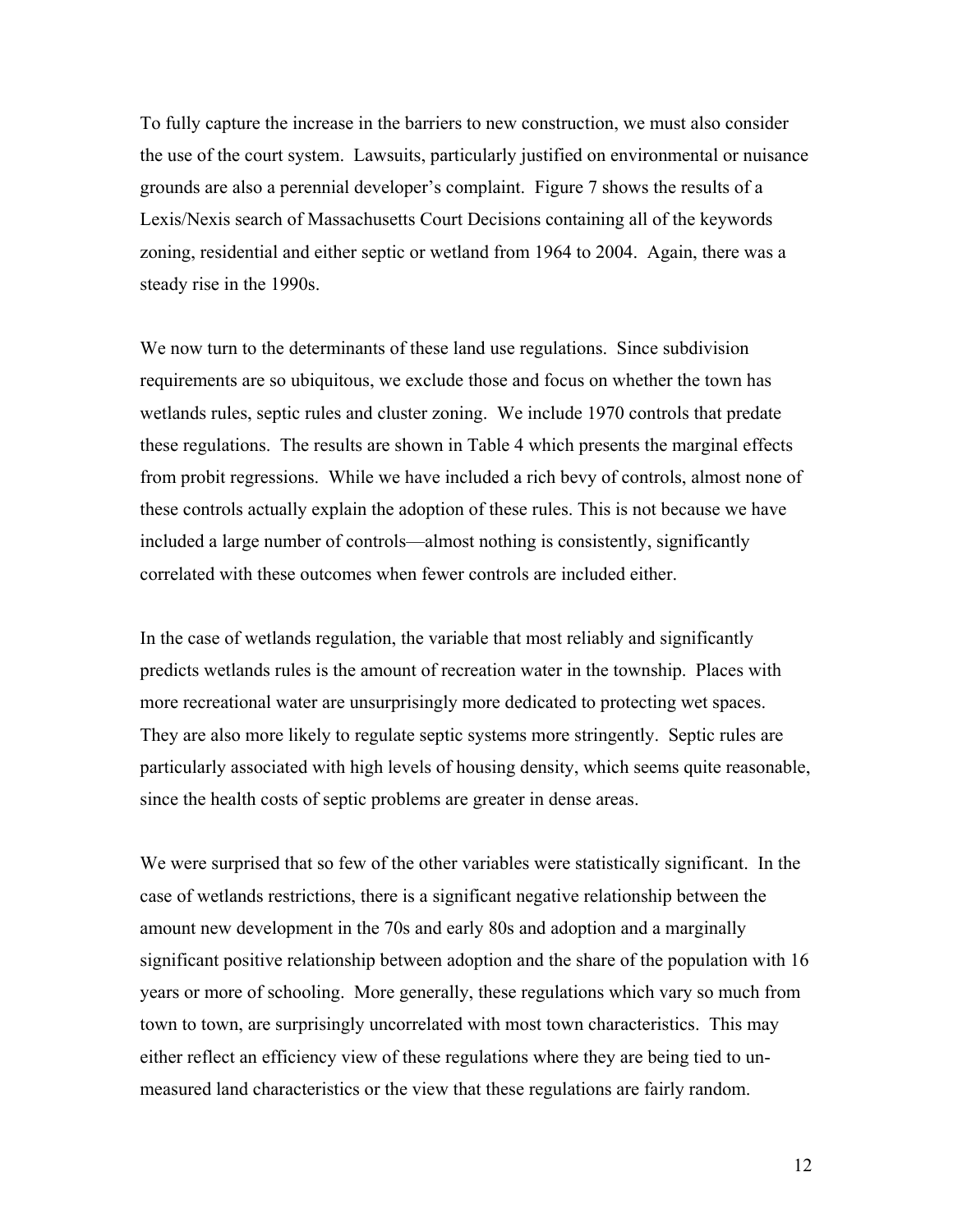In the third regression, we look at the correlates of cluster zoning. In this case, bigger and denser towns are much more likely to have cluster zoning, presumably because those residents are less troubled by the occasional denser development. There is also a weak correlation with education levels which may reflect the fact that "Smart Growth" has become popular among environmentally oriented educated elites.

#### **IV. The Consequences of Land Use Regulation**

We now turn to the consequences of land use regulation. We first look at permitting and density. We begin with minimum lot size and then turn to the other regulations.

In the case of minimum lot size, we can only look at the cross section of towns, since we do not know when these rules were adopted. We include a bevy of 1940 era controls including town area and housing, which are equivalent given our logarithmic specification to controlling for density, distance to Boston, share of the population younger than 18, share foreign born and percent white. We also include a dummy variable for whether the town has a major university defined as being among the top 50 universities or top 25 colleges in the 2005 U.S. News and World Report rankings. We stick to controls from the earlier era because of the possibility that later control variables might themselves reflect the influence of minimum lot size requirements.

The first three regressions look at results single family permits for 1980-2002 and for the 1980s and 1990s separately. The coefficient for the whole period is .-547 which has a tstatistic of 4.1. The coefficient in the 1980s is -.509 and the coefficient in the 1990s is - .685. These coefficients should be interpreted as suggesting that as the town increases the average lot size needed to build by one acre, the number of new permits declines by - .5 log points or about 50 percent. The coefficient does rise between the 1980s and 1990s, suggesting an increasing tendency of these rules to block new construction, but the change is not itself statistically significant.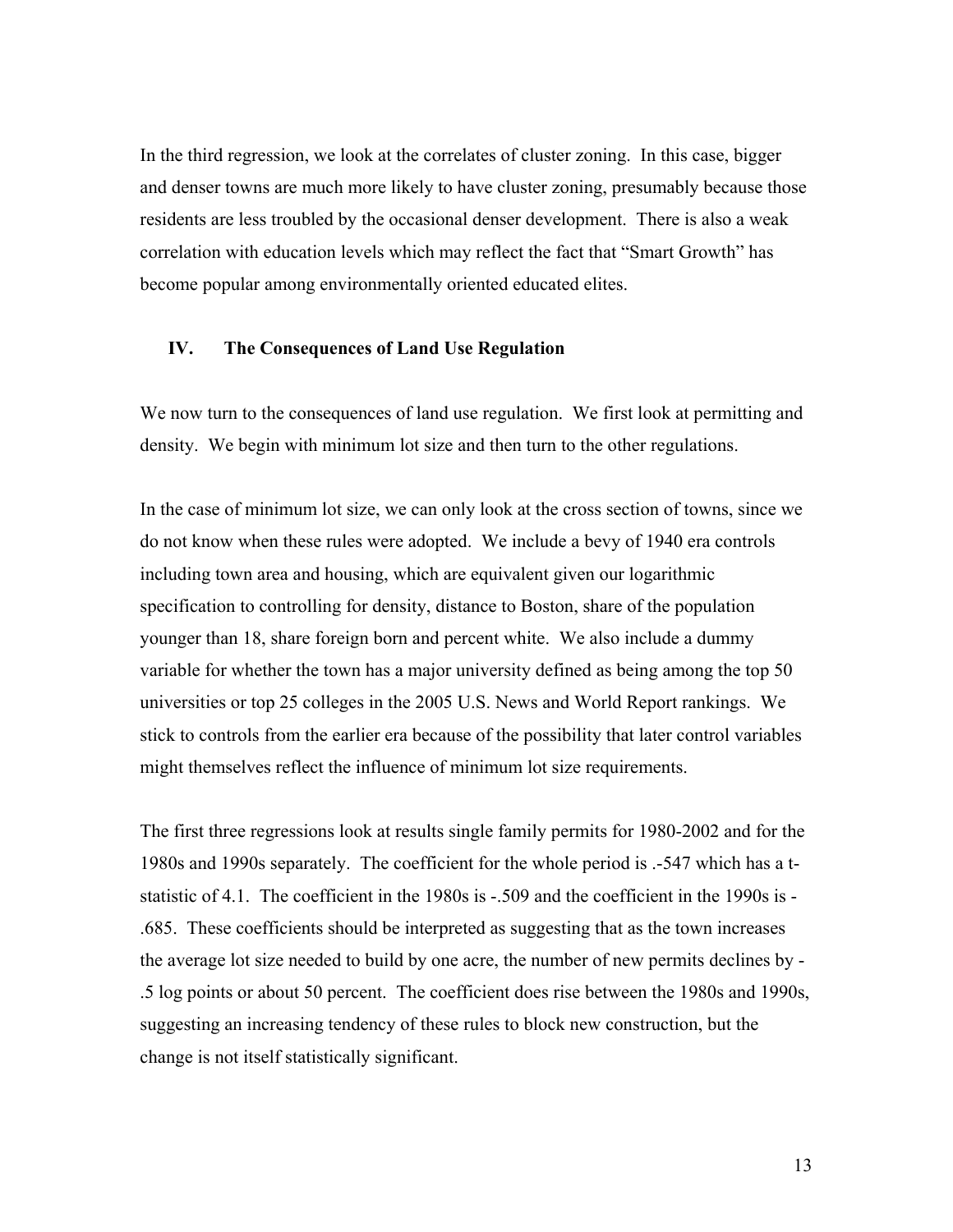The only control variable that reliably predicts more construction is town area. Bigger towns have more permits, but this is unsurprising since our permit measure reflects overall permits, not permits per acre. The coefficient on town area is close to one which suggests that the basic ratio of new units per acre is constant with respect to town size. Major universities are negatively correlated with development in the 1990s, but not before then. Percent white is positively correlated with development in the 1990s.

In the fourth regression, we use 1980 controls rather than 1940 controls and look at development for the entire time period. The coefficient on acre per lot drops to -.415 but remains statistically significant. Housing density now becomes significant and the share of young people also predicts growth.

The fifth regression uses 1940 controls for total permits, single family and multi family. In this case, the coefficient becomes -.442 which remains significant. More 1940 era characteristics are significant such as share that is foreign born in this case because they do predict multi-family development more than single-family development.

In the final regression of this table, we look at the impact of minimum lot size on total housing supply in 2000. In this case the coefficient is -.337 which has a t-statistic of 3.69. Other variables like housing stock in 1940 and share that is foreign born are also strongly correlated with the outcome variable. Distance to Boston also predicts density as we would expect from the monocentric model. Perhaps unsurprisingly, minimum lot size does predict less housing.

We now turn to the effects of other regulations. Since we know when these regulations were imposed and since we have permits by year, we are now able to run panel regressions both with and without town fixed effects. When we exclude town fixed effects we include 1970-era controls, as we did in the regression explaining these variables, including town area, housing stock, share of the population below age 18, share of the population that is white and share of the population with college degrees. We also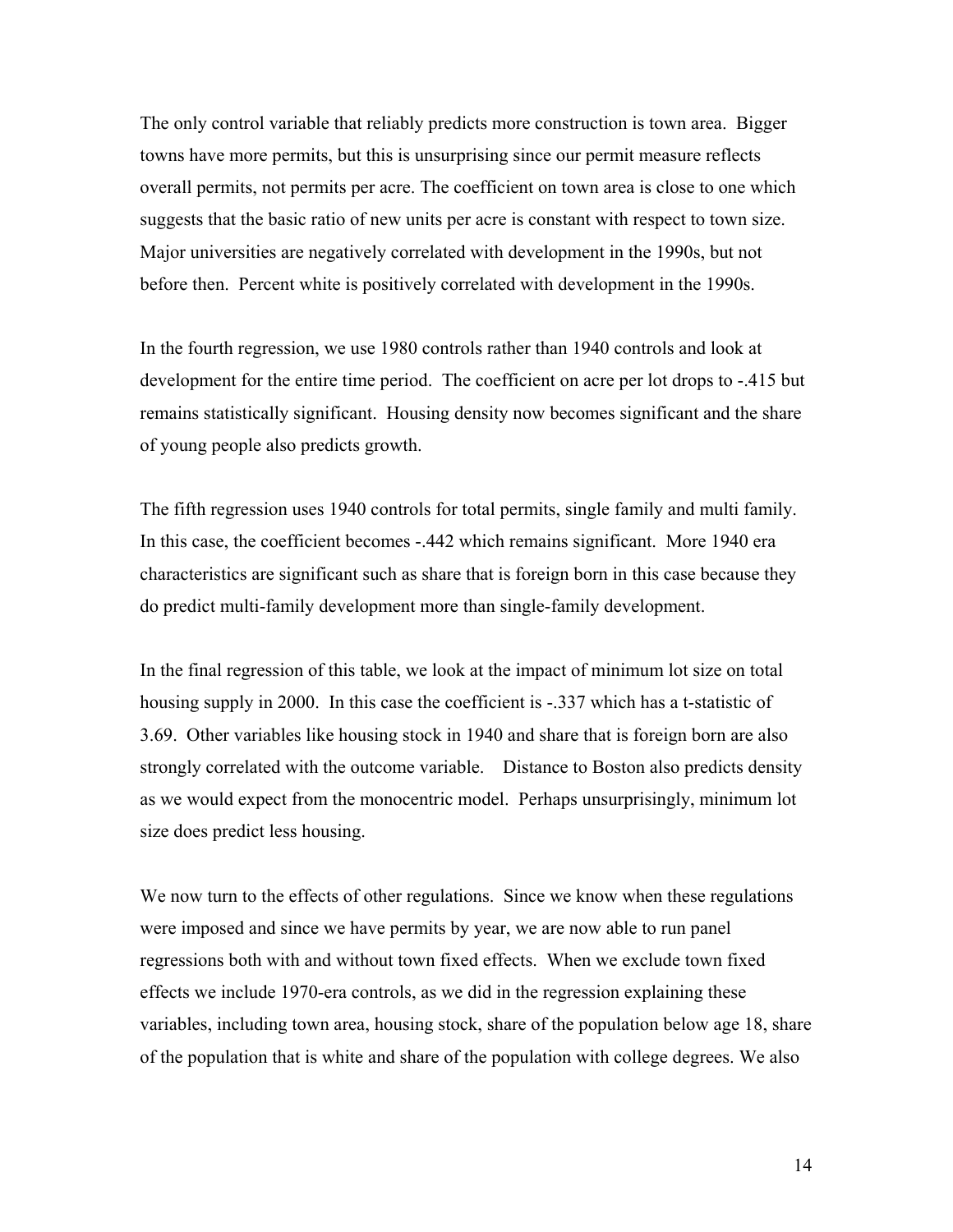include the dummy variable indicating the presence of a major university. All standard errors are clusters by town.

The first two regressions show the three types of rules included simultaneously. In the specification with town controls, wetlands and subdivision rules are negatively but insignificantly correlated with development. Septic rules are extremely weakly positively associated with development. In the specification with town fixed effects, all three coefficients negatively predict development, but only the subdivision rules are statistically significant.

In regressions (3) and (4), we aggregate these variables into an index by just adding them together. In the specification without fixed effects, the coefficient is -.057, which is statistically insignificant. In the specification with town fixed effects, the coefficient rises to -.105 which has a t-statistic of two. This specification suggests that each new regulation is associated with about a ten percent reduction in new construction. Of course, we cannot be sure that these restrictions are actually causing the reduction in new construction. The decline in new construction might reflect a general anti-growth atmosphere that reflects itself in both new regulations and a reduction in permits.

The estimated coefficient of -.1 suggests new construction falls by about ten percent with each new regulation. We think this estimated effect is fairly large. However, since the variation in new permitting is also quite large, the estimate remains imprecise. This variation helps us to understand why using annual permit data to estimate regulation effects will always be difficult.

In regressions (5) and (6) we add cluster and inclusionary zoning, both with and without town fixed effects. In the first specification, both coefficients are positive and cluster zoning is statistically significant. In town fixed effect specification, neither coefficient is statistically significant. Cluster zoning still has a sizable coefficient that is just imprecisely measured. We take this as suggestive evidence supporting the view that these rules may be having a positive effect on construction.

15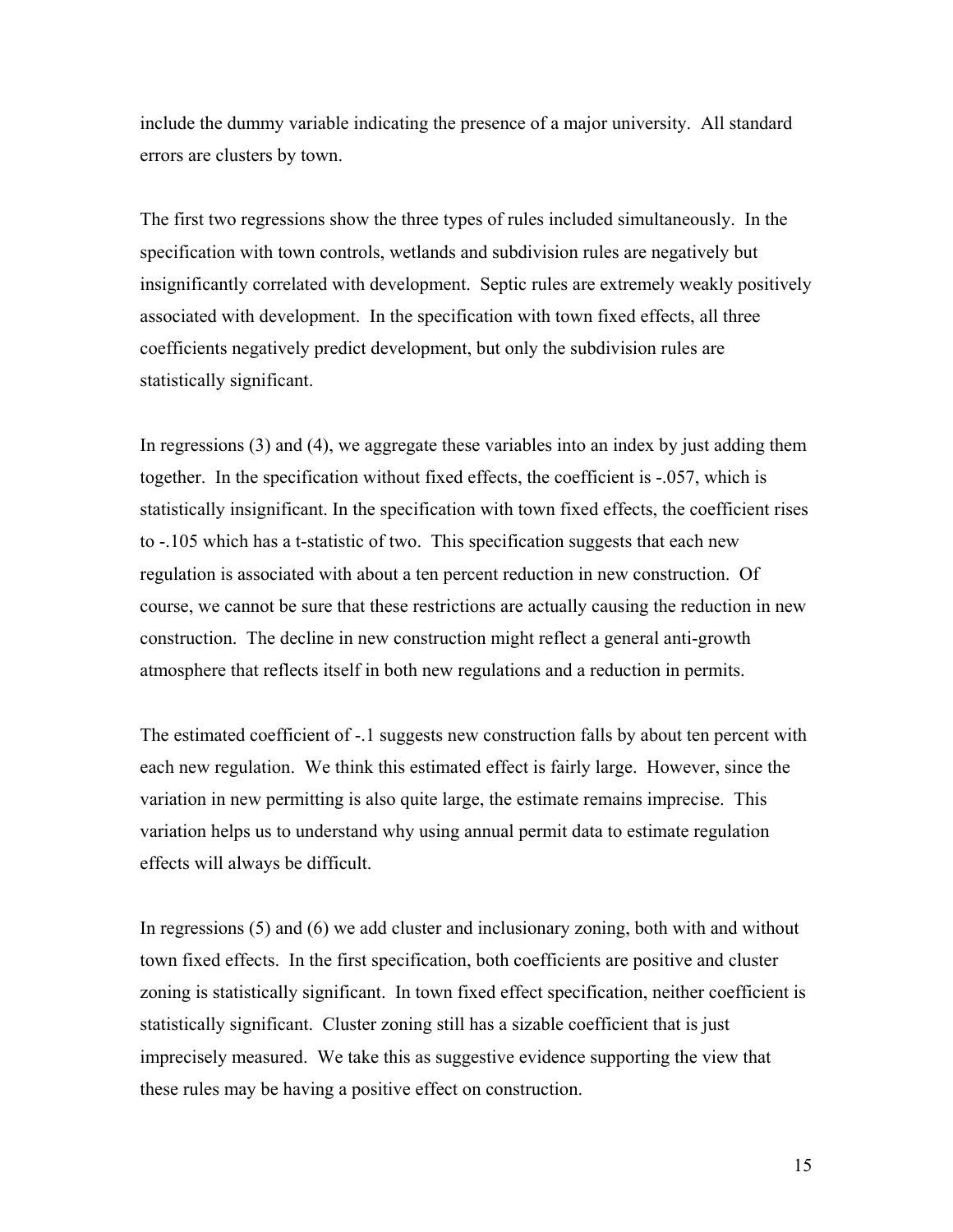## *Price Effects*

 $\overline{a}$ 

In Table 4, we turn to the correlation between lot size and sales prices. We use Banker and Tradesman data on housing price transactions between 2000 and 2005. Our basic regression is:

(2) Log(Sales Price) = 
$$
\alpha \cdot \frac{Arc}{Lot}
$$
 + House Characteristics + Town Characteristics

Our home characteristics include the year of construction, total number of room, interior square footage and lot size. Our town characteristics include the set of 1940 characteristics used in the other regressions.

In the first regression, the coefficient on acres per lot is 0.156. This coefficient means that each extra acre per lot is associated with a 15.6 percent increase in the value of a house. This supports the view that minimum lot size rules do increase value for existing homeowners. In the second regression, we include our control for the 1940 housing stock and this coefficient flips sign and becomes statistically insignificant. This change reflects the fact that there is no effect of minimum lot size beyond its correlation with local density.

These results should not surprise us. These towns are all part of one housing market, and standard urban theory tells us that there should be no effect on the town's prices, relative to other towns in the same market, once the characteristics of the town have been controlled.<sup>3</sup> A reasonable analogy is the impact of OPEC quantity restrictions on the price of Saudi and U.S. crude oil. If OPEC restricts quantities, then this will raise the price for all oil, but since Saudi and U.S. crude are identical, there should be no impact on the price difference between these commodities. In the same sense, housing in

 $3$  Katz and Rosen's (1987) examination of the price effects of growth controls compares much larger areas. Maser, Riker and Rossett (1977) look at smaller areas, but they are focused on type of use zoning, not restrictions on density, and they do not try to estimate a zoning effect separate from the uses in the area.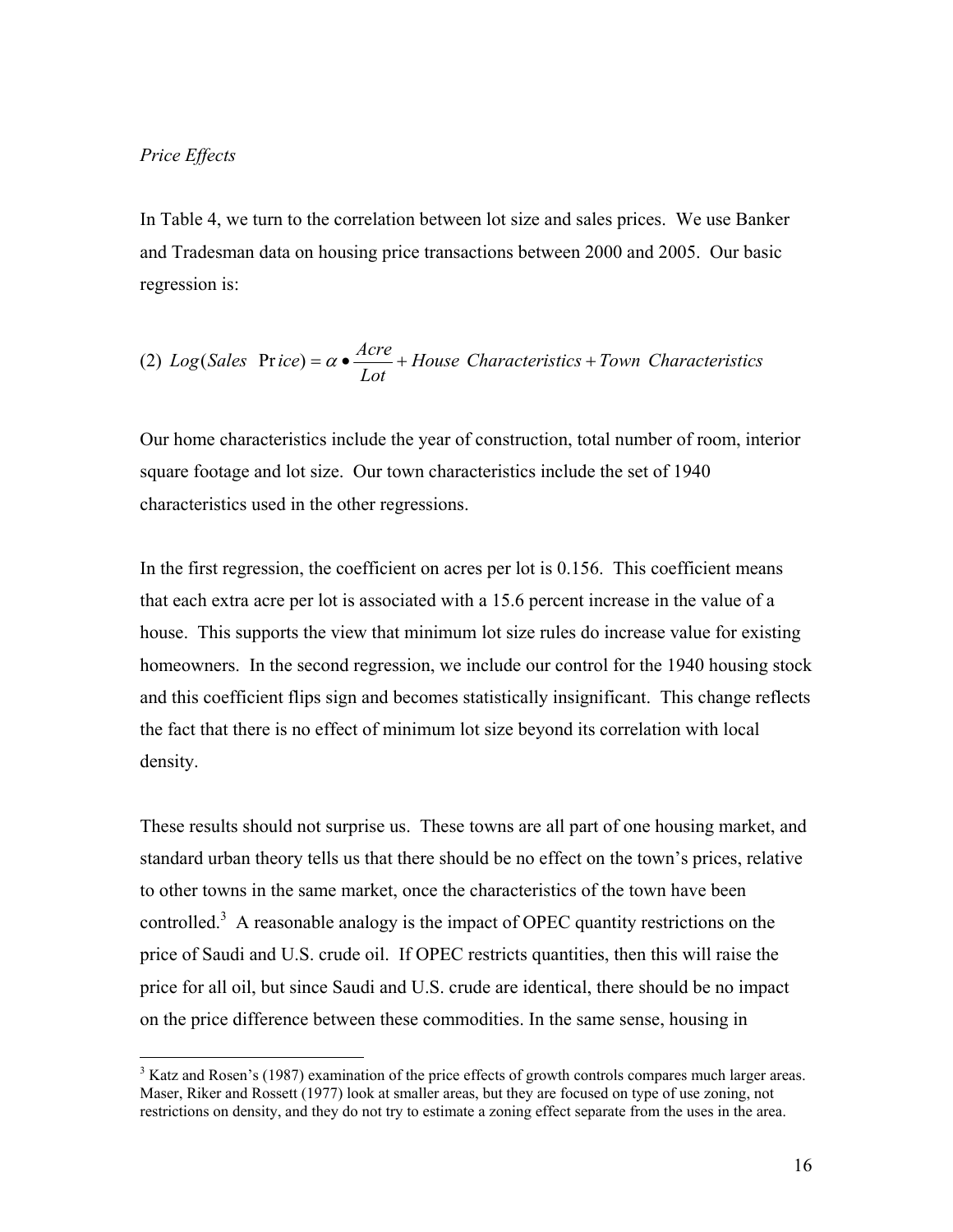Wellesley and Weston (two towns in our sample) are close substitutes. If Weston restricts housing supply, this will push up prices in the entire sample, but it will not increase the prices of Weston homes relative to Wellesley homes once we have controlled for density.

In regression (3), we include the control for regulatory barriers. Our regulatory barriers index is significant and positively correlated with housing prices. The coefficient of .101 suggests that each extra regulation is associated with a 10 percent increase in prices. Again, this result gets weaker when we control for density, but it remains statistically significant.

#### *Land Value Maximization*

While the previous regressions suggest that reducing densities through land use regulation increases the value of homes in the area, this does not mean that the total land value in the area has been maximized (Brueckner, 1990). Since we do not observe land values, we can instead turn to the total value of housing which equals Land\*Housing Density\*House Price. The total land available in the town is a constant and can be ignored, so the question is whether decreases in density increase the product of density times housing price.

We let  $H(A, N / A_T)$  denote the price of a house which depends both on its lot size (denoted A) and the total density in the town, which equals the number of homes (N) divided by the total land area of the town (denoted  $A<sub>T</sub>$ ). The total land value in the town equals  $N(H(A, N / A_T) - C)$  where C is the cost of constructing each house. If each house is identical and built on the town's minimum lot size, denoted *A* ), then total land value can be written  $(A_T / \underline{A})(H(\underline{A},1/\underline{A}) - C)$ . The derivative of total land value with respect to minimum lot is  $(A_T / \underline{A}^2) (\underline{A}, H_1(\underline{A}, 1/\underline{A}) - \underline{A}^{-1} H_2(\underline{A}, 1/\underline{A}) - H(\underline{A}, 1/\underline{A}) + C$  $^{2})$  $(A, H_{1}$  $(A, 1/\underline{A}) - \underline{A}^{-1}H_{2}$  $(A, 1/\underline{A}) - H(A, 1/\underline{A}) + C$  $).$ This is negative if

17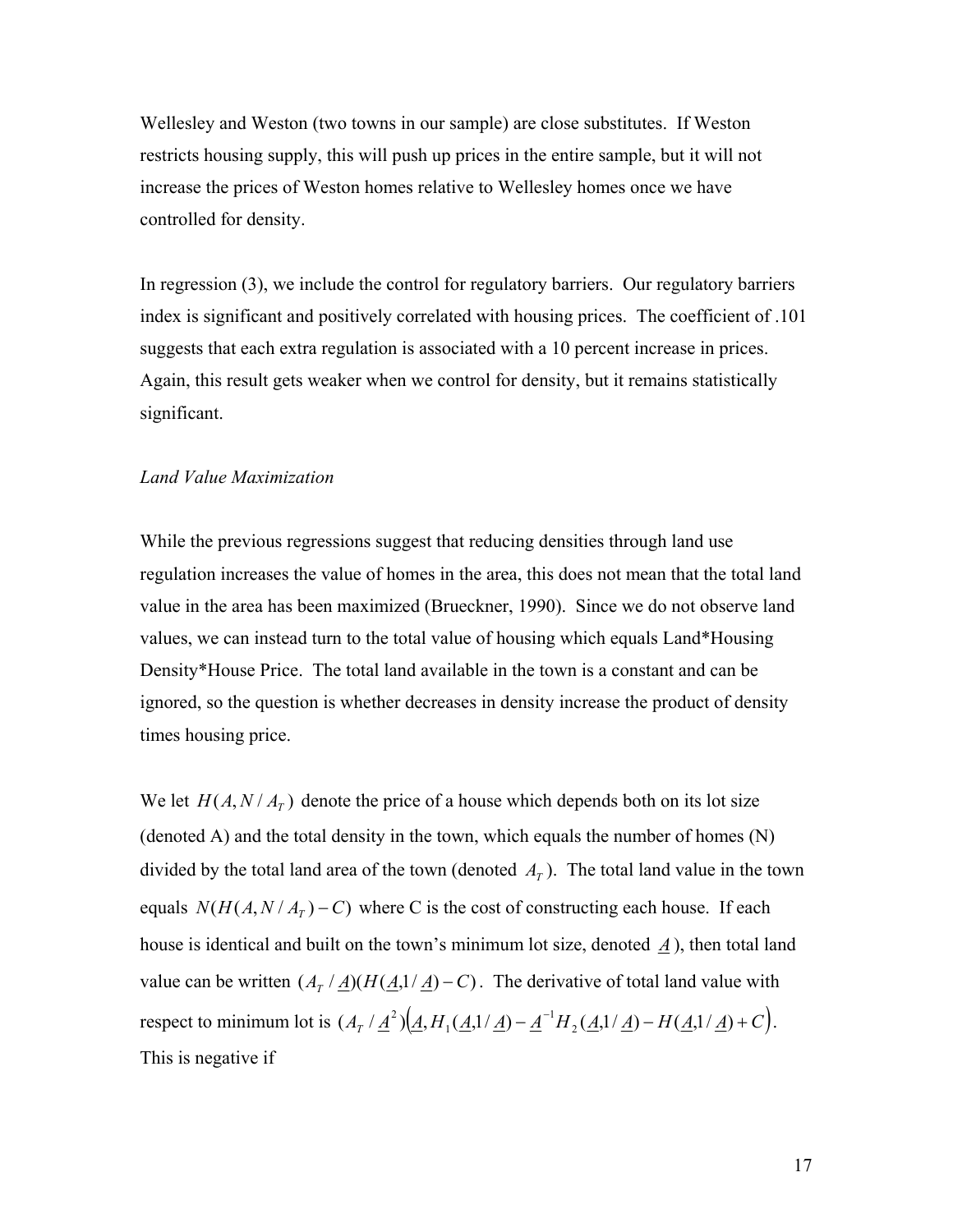(3) 
$$
\frac{H(\underline{A,1}/\underline{A})-C}{H(\underline{A,1}/\underline{A})} > \frac{\underline{A}, H_1(\underline{A,1}/\underline{A})}{H(\underline{A,1}/\underline{A})} - \frac{H_2(\underline{A,1}/\underline{A})}{\underline{A}, H(\underline{A,1}/\underline{A})},
$$

or the share of housing prices not associated with construction costs is greater than the elasticity of housing prices with respect to lot size minus the elasticity of housing prices with respect to community density. If we let D denote density in the community, so that housing prices are denoted H(1/D, D) then

$$
(4) \ \ \frac{D}{H} \frac{dH(1/D.D)}{dD} = -\frac{H_1(1/D.D)}{DH(1/D.D)} + \frac{DH_2(1/D.D)}{H(1/D.D)} = -\frac{\underline{A}, H_1(\underline{A},1/\underline{A})}{H(\underline{A},1/\underline{A})} + \frac{H_2(\underline{A},1/\underline{A})}{\underline{A}, H(\underline{A},1/\underline{A})}.
$$

Condition (3) also implies that the share of housing prices associated with "land value" is greater than the -1 times the total elasticity of housing prices with respect to total area density, not controlling for individual lot size.

In Table 8, we look at the relationship between housing prices and area density controlling for housing characteristics. We include the basic town controls, like distance to Boston and the presence of a major university, but not the controls for demographic variables that will reflect zoning decisions. In the first regression, we see that the lot size coefficient is .06 and the town density coefficient is -.083. Together these suggest an overall density coefficient of -.143.

These results are compromised since density levels may be driven by omitted housing characteristics that increase demand. Larger lot sizes may be results from cheaper prices. This concern means that standard hedonic regressions may understate the true negative impact of density on housing prices. To address this concern, we use instruments for current density level. In regression (2), we use our minimum lot size variable to instrument for the towns' average density level. In regression (3), we use the forest cover of the town in 1885 to instrument for town density, and in regression (4) we use the log of town density in 1915. In regressions (5) and (6), we exclude the control for the individual houses lot size. In these specifications, the coefficient on the town's average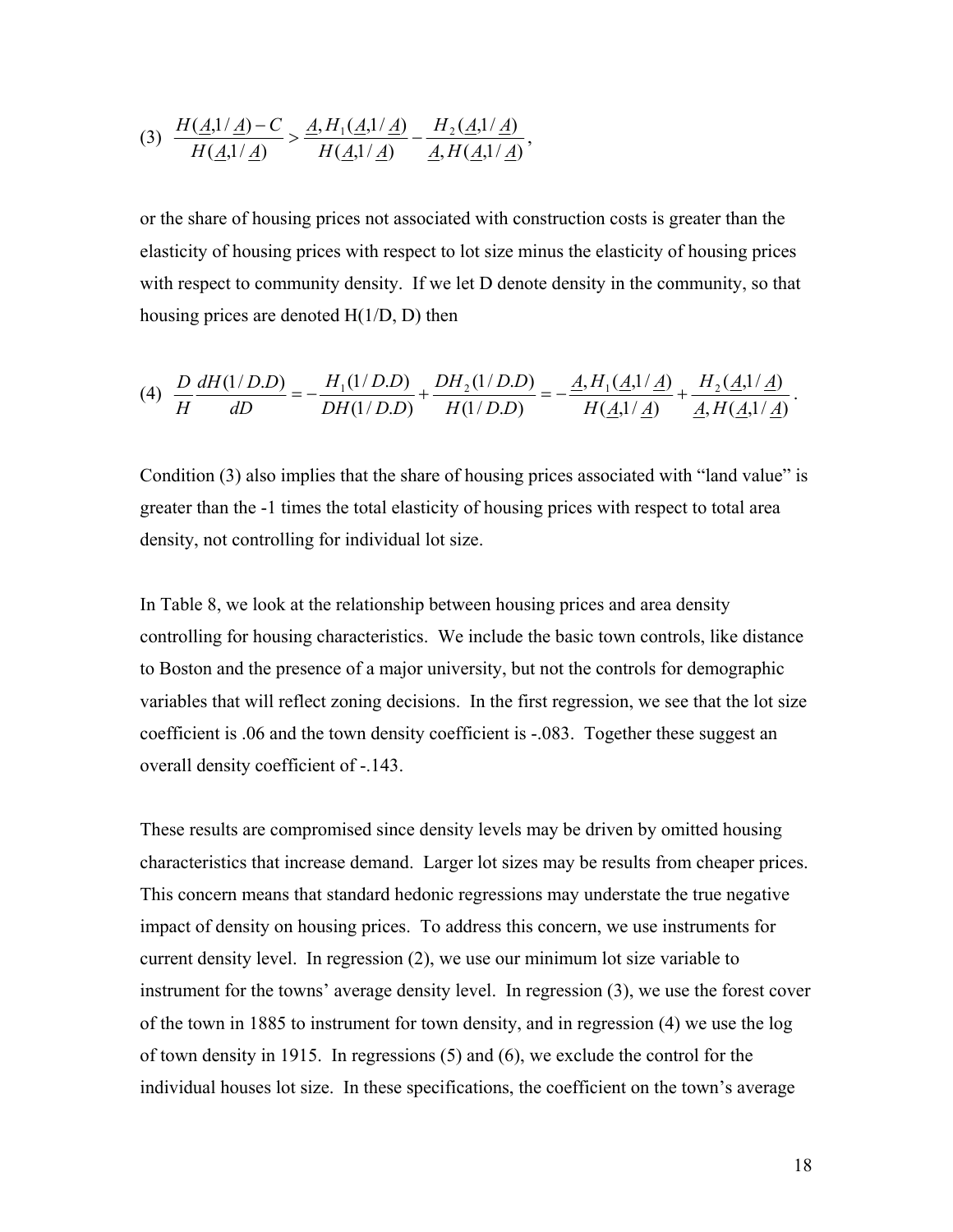density reflects the full effect of density on housing prices. Regression (6) again uses the log of density in 1915 as an instrument.

In regressions  $(2) - (4)$ , the density and lot size parameters shift a bit, but the combined density effect remains quite small. The combined effects range from -.072 to -.164. In regressions (5) and (6), we estimate a town density effect not controlling for individual lot size. Again, the elasticity ranges from -.11 to -.14. These elasticity estimates must be compared with land's share in the value of homes.

In 2004, in our sample, the average home cost \$450,000 and had 1800 square feet of interior space. Using R.S. Means data on construction costs, Gyourko and Saiz (2004) estimate a 97 dollar per square foot cost of new construction for the Boston area. These figures suggest that the physical structure in the average home costs 174,600 dollars and that land's share in value is 61 percent. While we cannot be confident that this number is exactly correct, the wide gap between 61 percent and our estimated density effects strongly suggests that reducing minimum lot sizes would increase total land values.

There are at least two plausible reasons why these towns do not seem to be maximizing land values. Perhaps current densities are based on historical conditions that don't reflect current demand. A second explanation is that zoning decisions are made without the possibility of transfers between builders and current owners.<sup>4</sup> The absence of these transfers, which are essentially illegal in Massachusetts, makes it difficult for existing homeowners to reap many benefits from new development.

## **V. Conclusion**

 $\overline{a}$ 

Over the last 25 years, greater Boston has seen a remarkable increase in housing prices and a decline in the number of new units. This change reflects increasingly restricted supply. The reduction in supply doesn't reflect an exogenous lack of land. There has been no significant increase in density levels associated with declining construction.

 $4$  Fischel (1978) is the classic analysis of the property rights issues surrounding land use controls.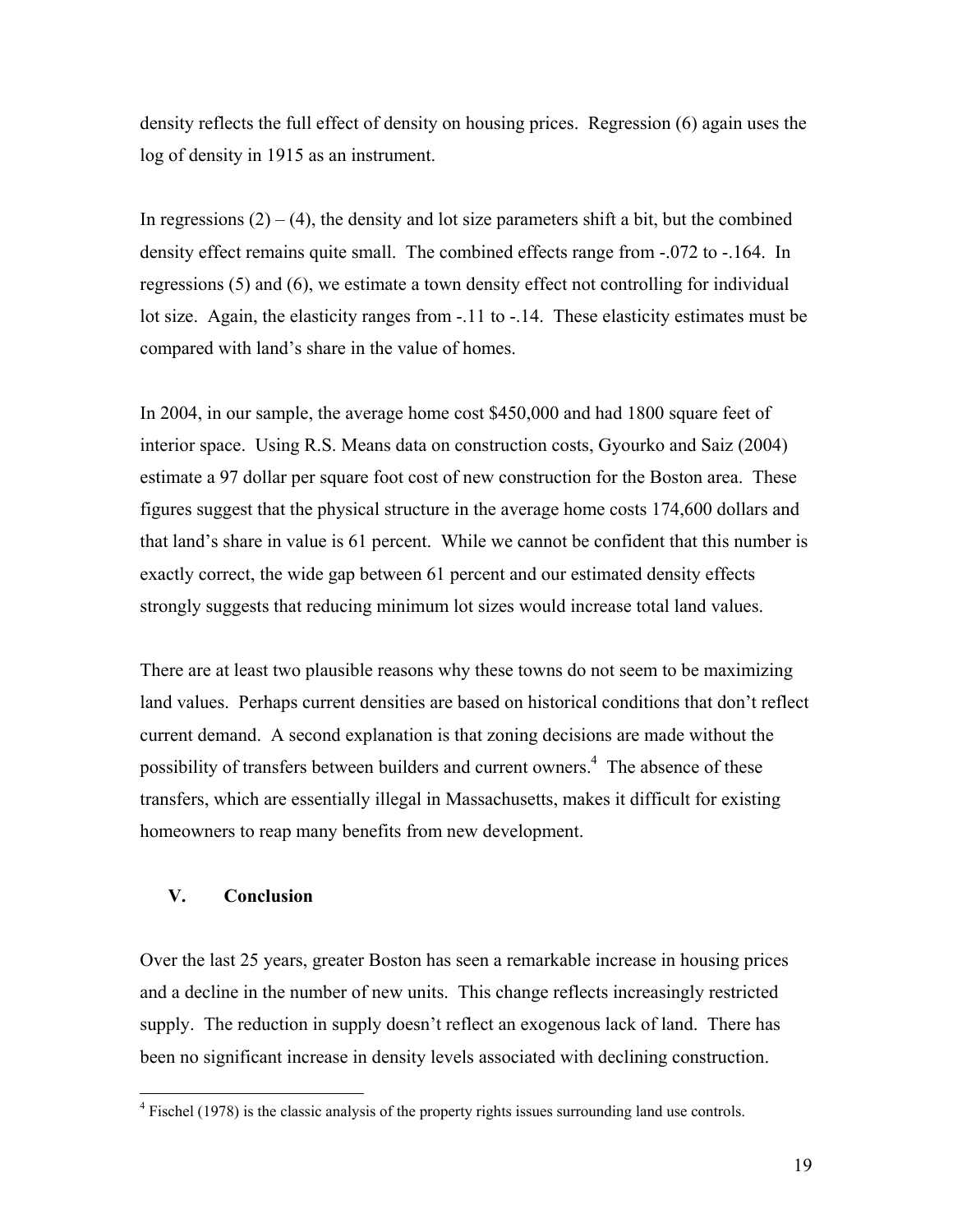Development is greater in dense places. Lot sizes are increasing, not falling. The value of land when it extends an existing lot is not great. Instead, the decline in new construction and associated increase in price reflects increasing man-made barriers to new construction.

In this paper, we catalog the barriers to new construction. Minimum lot size is the most important of these barriers, but wetlands regulations and septic rules have also become increasingly tough. All barriers have all increased over time, but our ability to explain where they have been adopted is quite limited. The two most important explanatory variables are early twentieth century density patterns which correlate well with current minimum lot sizes and the presence of recreational water which explains water-related rules.

The impact of lot size on new development is quite clear. Each extra acre per lot is associated with about 50 percent fewer permits between 1980 and 2002. The impact of other controls on construction is weaker, but each extra rule appears to reduce new construction by about 10 percent when we control for town specific fixed effects. Minimum lot size is associated with higher prices, but as urban theory predicts, this effect works by reducing density levels. Each extra regulation also appears to increase price by .07 log points.

While regulations appear to increase prices, reductions in density in our sample are associated with reductions in the total land value in a town. This finding suggests that these towns are being too restrictive relative to land value maximization. Understanding the failure to maximize land value is a good topic for future research.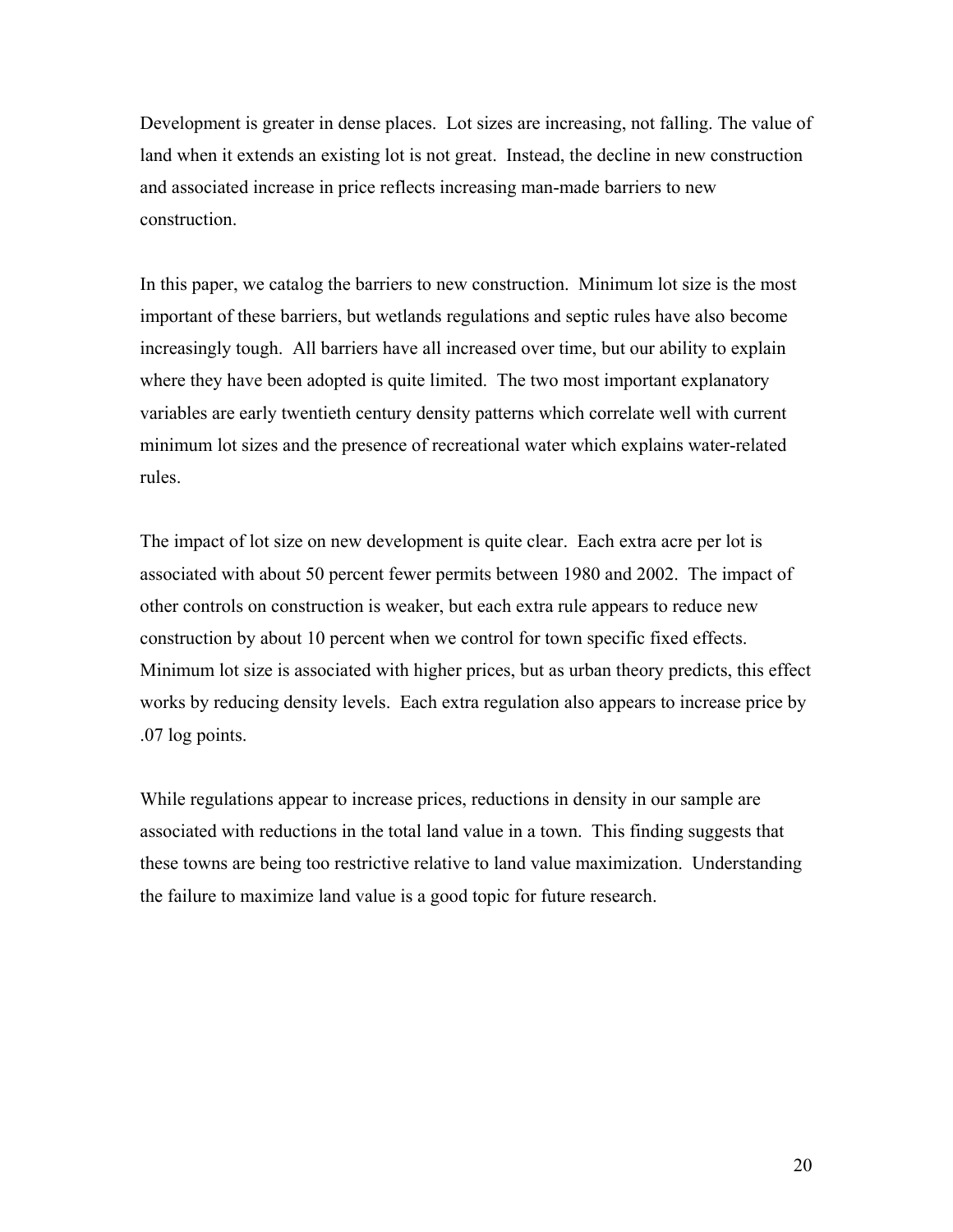## **References**

- Brueckner, Jan K (1990). "Growth Controls and Land Values in an Open City", *Land Economics*, Vol. 66, No. 3: 237-248.
- Dain, Amy (2006). "Reference Guide to Residential Land-Use Regulation in Eastern Massachusetts: A study of 187 communities", Cambridge: Rappaport Institute for Greater Boston, Harvard University and Boston: Pioneer Institute for Public Policy Research.
- Ellickson, Robert C. (1977) "Suburban Growth Controls: An Economic and Legal Analysis" *Yale Law Journal* 86(3): 385-511.
- Evenson, Bengate and William C. Wheaton (2003). "Local Variation in Land Use Regulation", *Brookings-Wharton Papers on Urban Affairs*, 221-260.
- Fischel, William A. (1978) "A Property Rights Approach to Municipal Zoning" Land Economics 54(1): 64-81.
- Glaeser, E. and J. Gyourko (2003) "The Impact of Building Restrictions on Housing Affordability," *Federal Reserve Bank of New York Economic Policy Review* 9(2):21- 39.
- Glaeser, E., Gyourko, J., and R. Saks (2005) "Why Have Housing Prices Gone Up?" *American Economic Review Papers and Proceedings* 95(2): 329-333.
- Glaeser, Edward L., Matthew Kahn, and Jordan Rappaport (2000). "Why Do the Poor Live in Cities", *NBER Working Paper 7636*.
- Glaeser, E., Schuetz, J. and B. Ward (2006) "Regulation and the Rise of Housing Prices in Greater Boston," Rappaport Institute - Pioneer Institute Working Paper.
- Gyourko, J. and A. Saiz (2004) "Reinvestment in the Housing Stock: The Role of Construction Costs and the Supply Side" *Journal of Urban Economics* 55(2): 238- 256.
- Katz, L. and K.T. Rosen (1987) "The Interjursdictional Effects of Growth Controls on Housing Prices," *Journal of Law and Economics* 30(1): 149-160.
- Jakabovics, A. (2006) "Housing Affordability Initiative: Land Use Research Findings" http://web.mit.edu/cre/research/hai/land-use.html
- Maser, Steven, Riker, William and Richard Rosett (1977) "The Effects of Zoning and Externalities on the Price of Land: An Empirical Analysis of Monroe County, New York" *Journal of Law and Economics* 20(1): 111-132.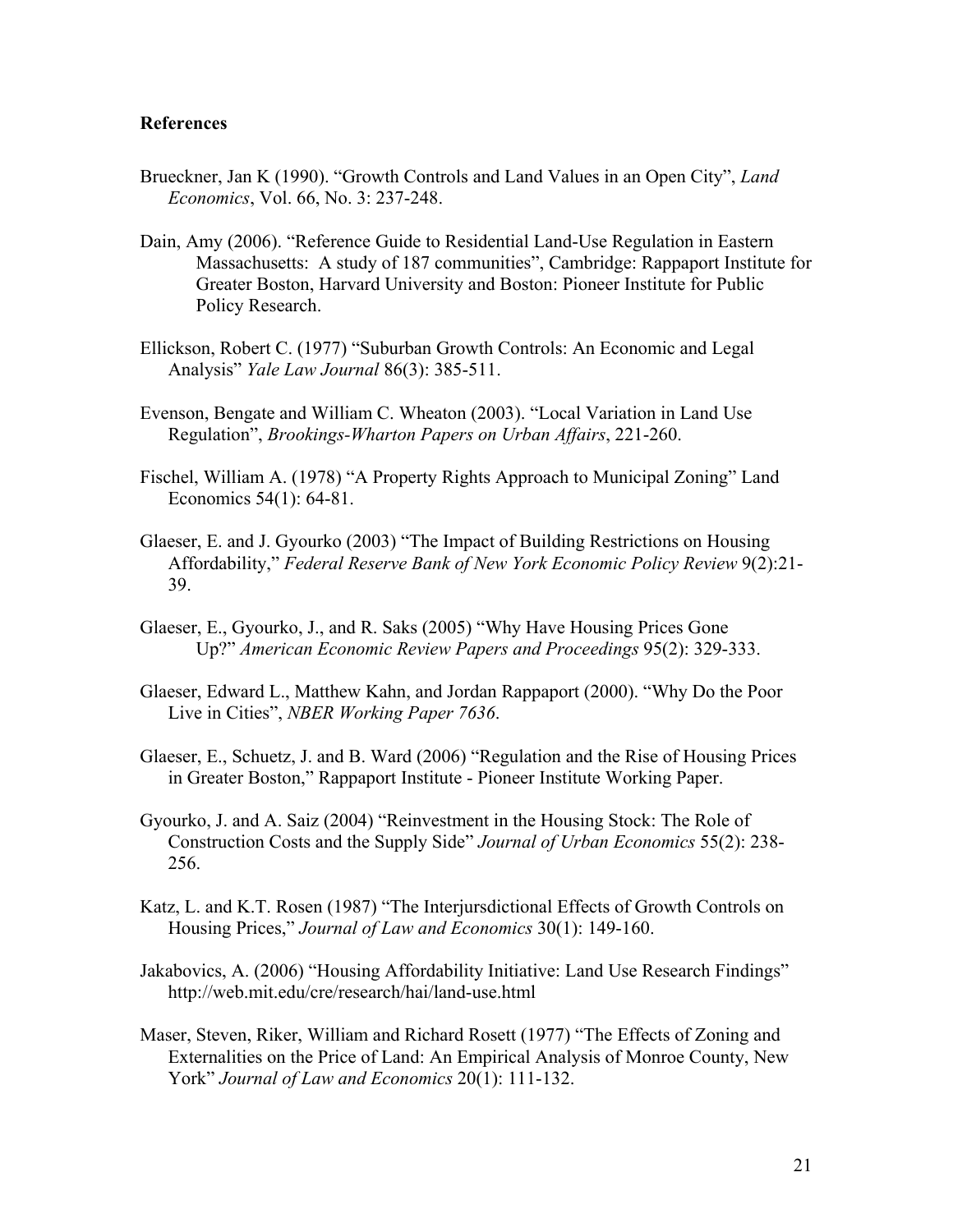- Pollakowski, H.O. and S.M. Wachter (1990) **"**The Effects of Land-Use Constraints on Housing Prices**,"** *Land Economics* 66(3): 315-324.
- Quigley, John M. and Steven Raphael (2004). "Regulation and the High Cost of Housing in California." *Berkeley Program on Housing and Urban Policy Working Paper W04-008.*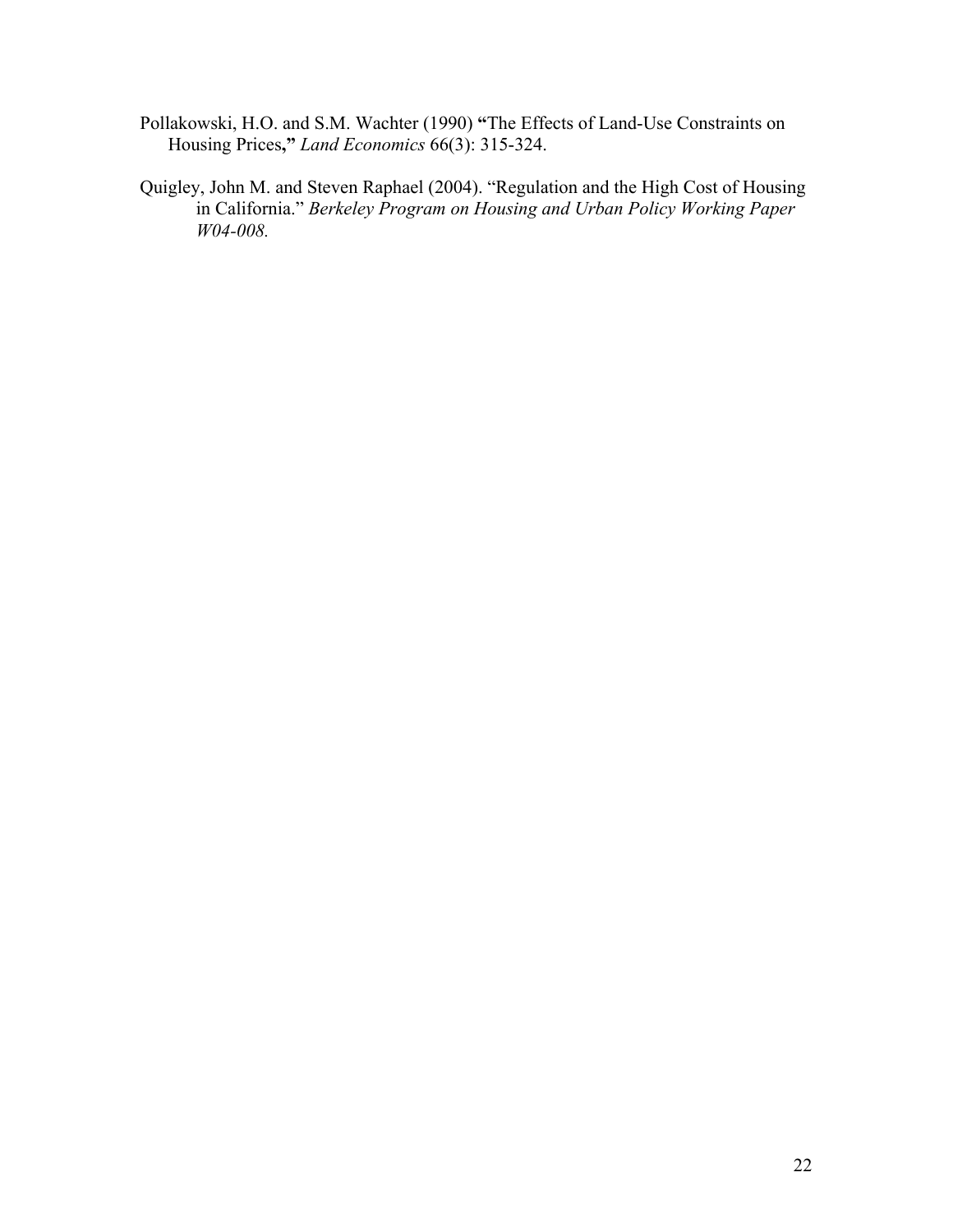|                                                                     | Percent Change in         |
|---------------------------------------------------------------------|---------------------------|
|                                                                     | <b>OFHEO Repeat Sales</b> |
| Metropolitan Area                                                   | Index, 1980-2004          |
| Nassau-Suffolk, NY Metropolitan Division                            | 251%                      |
| Boston-Quincy, MA Metropolitan Division                             | 210%                      |
| Cambridge-Newton-Framingham, MA Metropolitan Division               | 180%                      |
| Essex County, MA Metropolitan Division                              | 179%                      |
| Salinas, CA Metropolitan Statistical Area                           | 162%                      |
| New York-Wayne-White Plains, NY-NJ Metropolitan Division            | 158%                      |
| Napa, CA Metropolitan Statistical Area                              | 156%                      |
| Santa Cruz-Watsonville, CA Metropolitan Statistical Area            | 156%                      |
| Worcester, MA Metropolitan Statistical Area                         | 149%                      |
| San Luis Obispo-Paso Robles, CA Metropolitan Statistical Area       | 146%                      |
| San Francisco-San Mateo-Redwood City, CA Metropolitan Division      | 138%                      |
| San Jose-Sunnyvale-Santa Clara, CA Metropolitan Statistical Area    | 137%                      |
| Santa Rosa-Petaluma, CA Metropolitan Statistical Area               | 131%                      |
| Santa Barbara-Santa Maria-Goleta, CA Metropolitan Statistical Area  | 129%                      |
| Providence-New Bedford-Fall River, RI-MA Metropolitan Statistical / | 129%                      |
| Oakland-Fremont-Hayward, CA Metropolitan Division                   | 116%                      |
| Edison, NJ Metropolitan Division                                    | 114%                      |
| Newark-Union, NJ-PA Metropolitan Division                           | 112%                      |
| Oxnard-Thousand Oaks-Ventura, CA Metropolitan Statistical Area      | 109%                      |
| San Diego-Carlsbad-San Marcos, CA Metropolitan Statistical Area     | 109%                      |

# **Table 1 – Percent Change in Housing Prices, 1980-2004, Top 20 Metropolitan Areas**

Source: OFHEO repeat sales index, raw index is adjusted for inflation using CPI minus shelter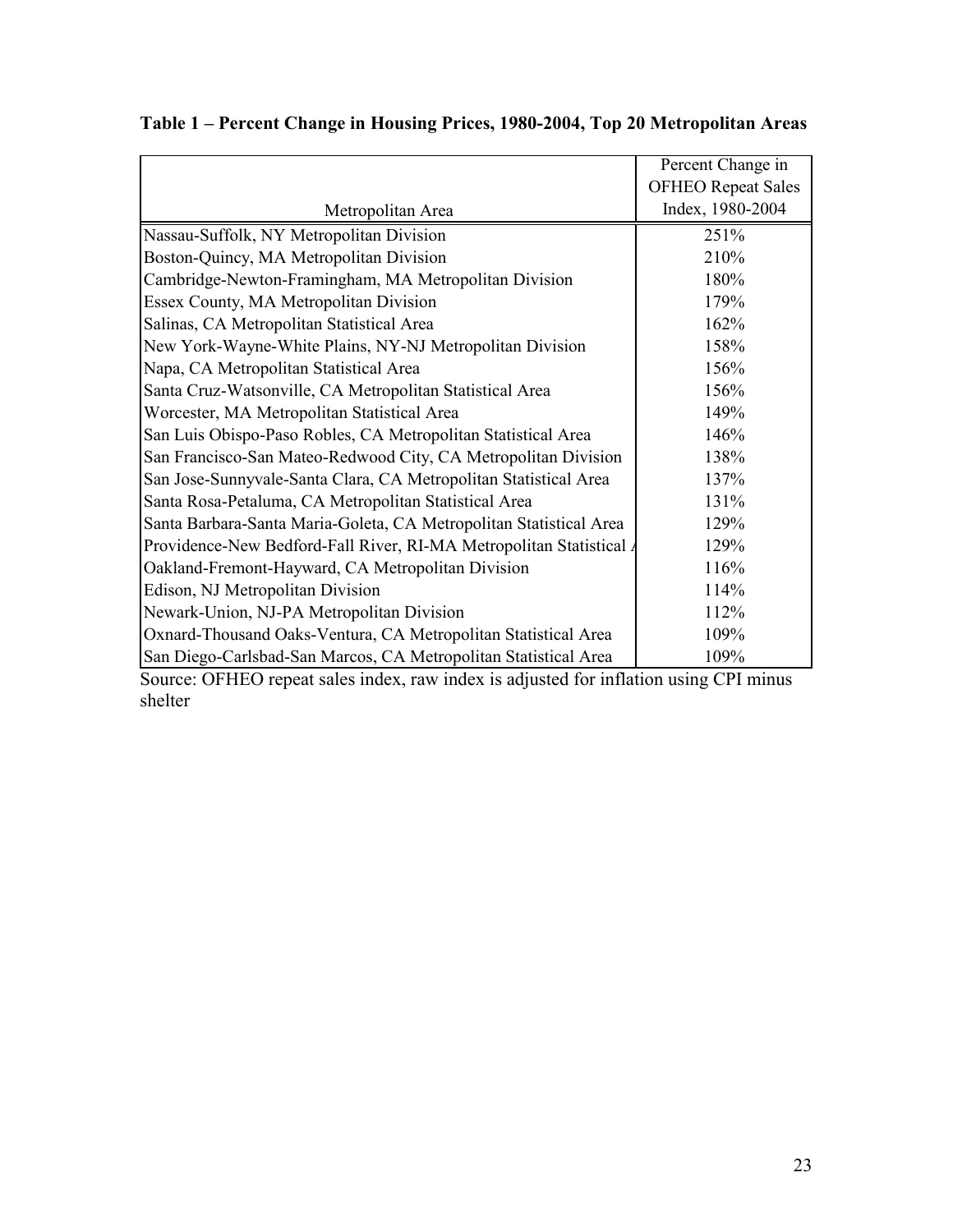|                            | (1)      | (2)       | (3)                 | (4)        |
|----------------------------|----------|-----------|---------------------|------------|
|                            | < 20,000 |           | 20-35,000 35-50,000 | $50,000+$  |
| Share of regional pop      | 42.7     | 21.7      | 21.3                | 14.3       |
| Share of regional land     | 12.7     | 18.9      | 28.8                | 39.6       |
| Number of towns            | 42       | 38        | 51                  | 55         |
| Mean population            | 41,338   | 23,218    | 16,987              | 10,571     |
|                            | (32,007) | (17,385)  | (12, 477)           | (7, 851)   |
| Pct white                  | 84.5     | 92.1      | 93.7                | 94.5       |
|                            | (15.1)   | (7.9)     | (3.8)               | (4.1)      |
| Pct foreign-born           | 13.9     | 7.2       | 6.2                 | 5.3        |
|                            | (8.5)    | (4.9)     | (2.9)               | (3.2)      |
| Pct w/ $BA +$              | 37.3     | 35.2      | 38.8                | 43.1       |
|                            | (17.6)   | (13.6)    | (14.6)              | (19.2)     |
| Distance to Boston (miles) | 14       | 22        | 24                  | 28         |
|                            | (10)     | (8)       | (8)                 | (8)        |
| Land area (acres)          | 6,551    | 10,829    | 12,254              | 15,642     |
|                            | (5,240)  | (4,651)   | (5,218)             | (9, 742)   |
| Pct housing in SF          | 49.6     | 68.3      | 73.5                | 79         |
|                            | (21.9)   | (16.5)    | (12.4)              | (13.5)     |
| Mean hsg price             | 238,160  | 217,818   | 229,635             | 265,444    |
|                            | (91,766) | (73, 394) | (74, 562)           | (124, 045) |
| Mean rent                  | 829      | 732       | 714                 | 773        |
|                            | (159)    | (166)     | (121)               | (202)      |

**Table 2 -- Characteristics of municipalities, by average SF minimum lot size** 

Notes: standard deviations in parentheses, top rows show means Source: 2000 census, Mass GIS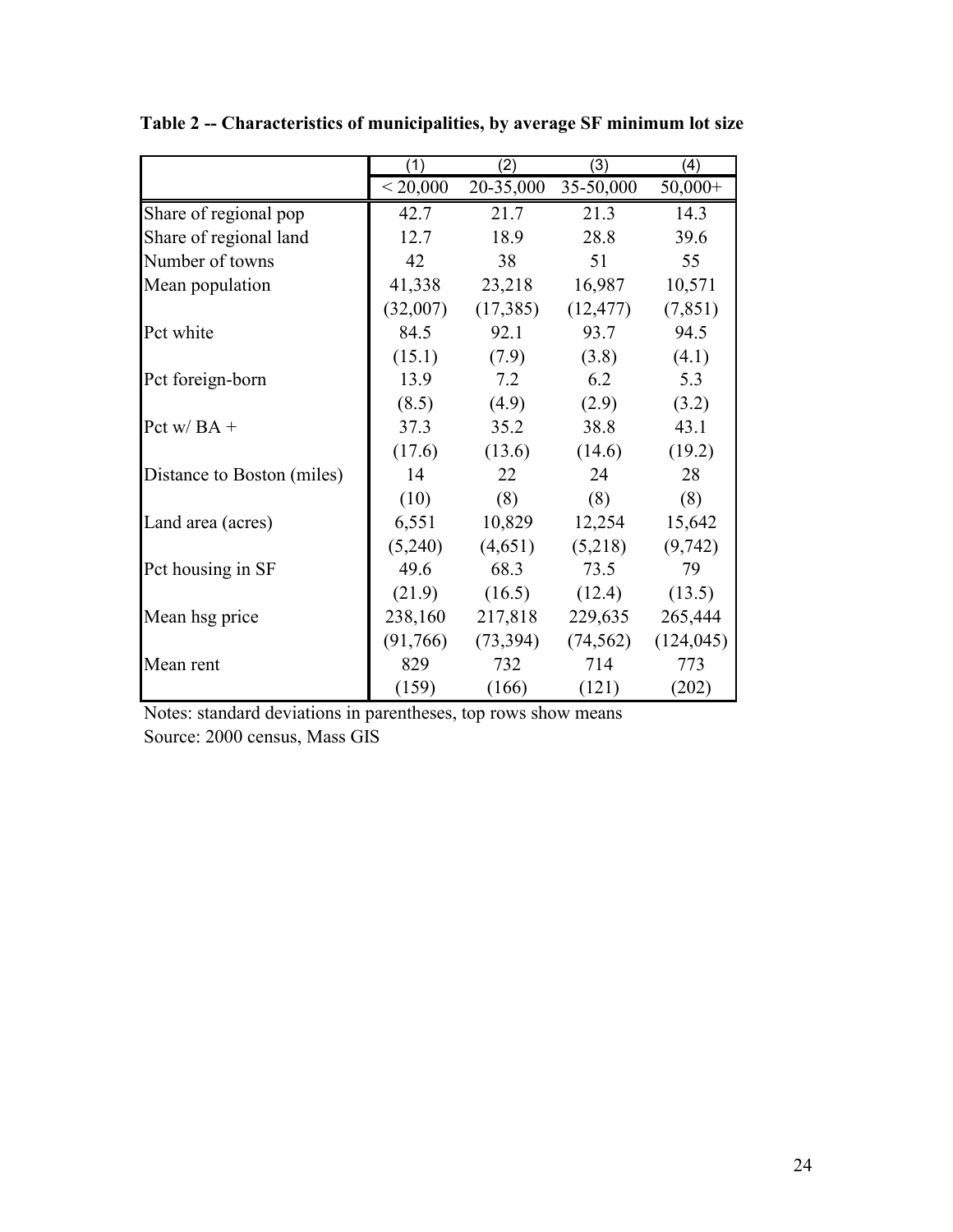|                                                                   | (1)           | (2)                         |  |  |  |
|-------------------------------------------------------------------|---------------|-----------------------------|--|--|--|
|                                                                   |               | Avg. Min. Lot Avg. Min. Lot |  |  |  |
|                                                                   | Size          | Size                        |  |  |  |
| ln(Town Area)                                                     | 0.011         | 0.017                       |  |  |  |
|                                                                   | (0.034)       | (0.041)                     |  |  |  |
| In(Housing Density)                                               | $-0.268$      | $-0.241$                    |  |  |  |
|                                                                   | $(0.021)$ *** | $(0.028)$ ***               |  |  |  |
| Distance to Boston                                                | $-0.003$      | 0.003                       |  |  |  |
|                                                                   | (0.002)       | (0.003)                     |  |  |  |
| Pct. Manufacturing                                                | $-0.192$      | $-0.07$                     |  |  |  |
|                                                                   | $(0.069)$ *** | (0.146)                     |  |  |  |
| Pct. White                                                        | 0.009         | $-0.013$                    |  |  |  |
|                                                                   | $(0.005)*$    | $(0.007)*$                  |  |  |  |
| Pct. Foreign Born                                                 | $-0.005$      | $-0.006$                    |  |  |  |
|                                                                   | (0.004)       | $(0.003)*$                  |  |  |  |
| Pct. Owner Occupied                                               | $-0.006$      |                             |  |  |  |
|                                                                   | $(0.002)$ *** |                             |  |  |  |
| Constant                                                          | $-0.175$      | 3.041                       |  |  |  |
|                                                                   | (0.566)       | $(0.812)$ ***               |  |  |  |
| Control Data Year                                                 | 1940          | 1915                        |  |  |  |
| Observations                                                      | 182           | 185                         |  |  |  |
| R-squared                                                         | 0.71          | 0.64                        |  |  |  |
| Robust standard errors in parentheses                             |               |                             |  |  |  |
| * significant at 10%; ** significant at 5%; *** significant at 1% |               |                             |  |  |  |

**Table 3 – 1940, 1915 Determinants of Average Minimum Lot Size**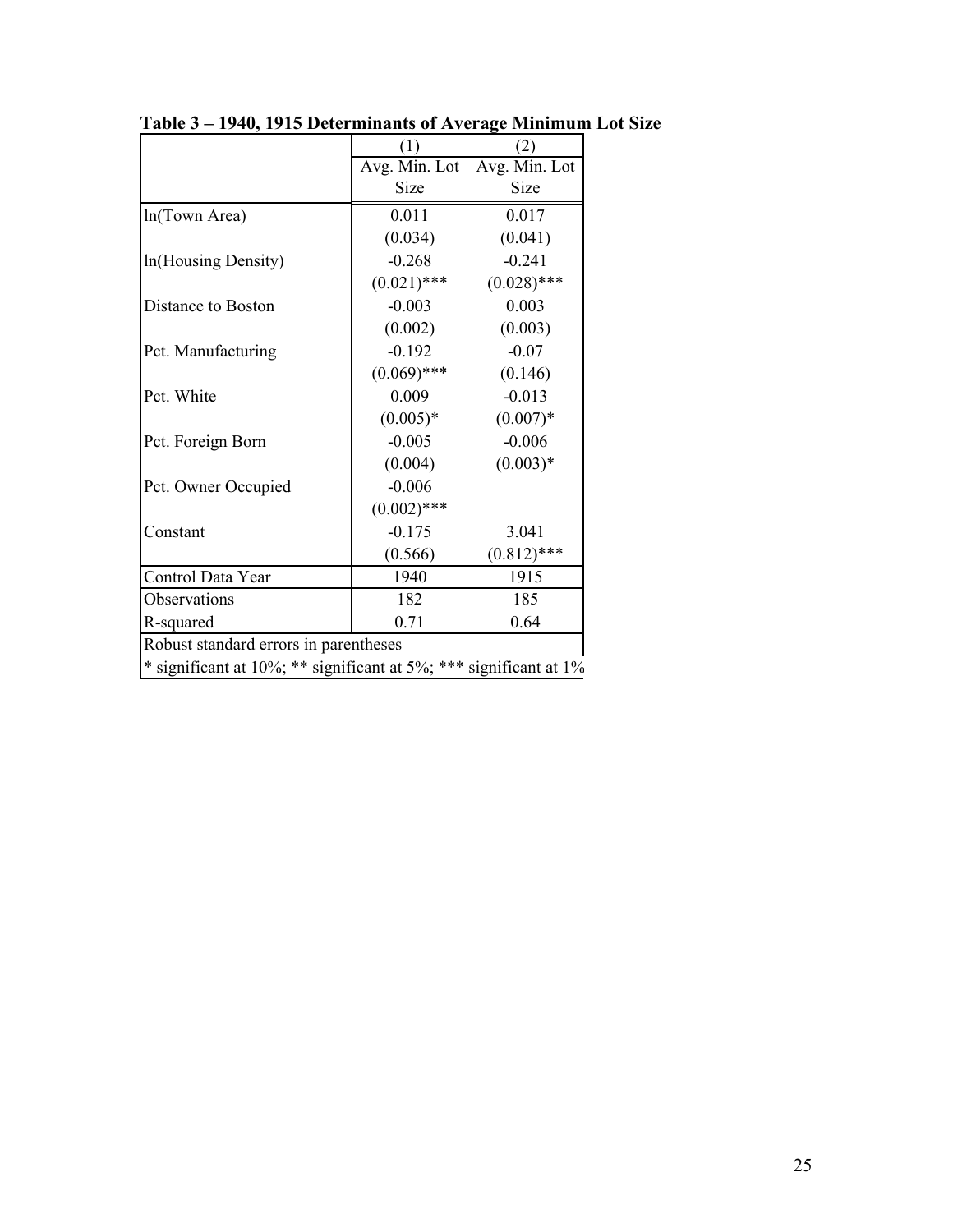|                                                | (1)          | (2)           | (3)           |
|------------------------------------------------|--------------|---------------|---------------|
|                                                | Has          |               |               |
|                                                | wetlands     | Has septic    | Has cluster   |
|                                                | bylaw        | rules         | provisions    |
| In(housing stock)                              | 0.037        | $-0.385$      | 0.126         |
|                                                | (0.055)      | $(0.085)$ *** | $(0.047)$ *** |
| In(town area)                                  | $-0.096$     | 0.204         | 0.054         |
|                                                | (0.118)      | (0.181)       | (0.095)       |
| Distance to Boston                             | $-0.002$     | $-0.009$      | 0.003         |
|                                                | (0.005)      | (0.007)       | (0.004)       |
| Pct non-Hispanic white                         | 0.007        | $-0.048$      | $-0.009$      |
|                                                | (0.023)      | (0.047)       | (0.019)       |
| Pct foreign born                               | $-0.028$     | $-0.02$       | $-0.012$      |
|                                                | (0.018)      | (0.027)       | (0.015)       |
| Pct owner-occupied                             | $-0.002$     | $-0.004$      | $-0.002$      |
|                                                | (0.004)      | (0.006)       | (0.003)       |
| Pct BA, post-grad                              | 0.008        | 0.005         | 0.008         |
|                                                | $(0.004)^*$  | (0.005)       | $(0.003)$ **  |
| In(acres water based recreation $+1$ )         | 0.062        | 0.087         | $-0.013$      |
|                                                | $(0.025)$ ** | $(0.034)$ **  | (0.020)       |
| $ln(\text{acres water} + \text{wetlands} + 1)$ | 0.041        | 0.164         | 0.049         |
|                                                | (0.055)      | $(0.082)$ **  | (0.047)       |
| In(acres of new development 1971-              |              |               |               |
| $1985 + 1$                                     | 0.11         | 0.096         | 0.02          |
|                                                | $(0.052)$ ** | (0.085)       | (0.039)       |
| Observations                                   | 186          | 186           | 186           |
| Notes:                                         |              |               |               |

**Table 4 -- 1970 Determinants of Wetbylaws, Septic Rules, and Cluster Zoning** 

1. All controls from 1970 or 1971

2. Robust standard errors in parentheses

3. \* significant at 10%; \*\* significant at 5%; \*\*\* significant at 1%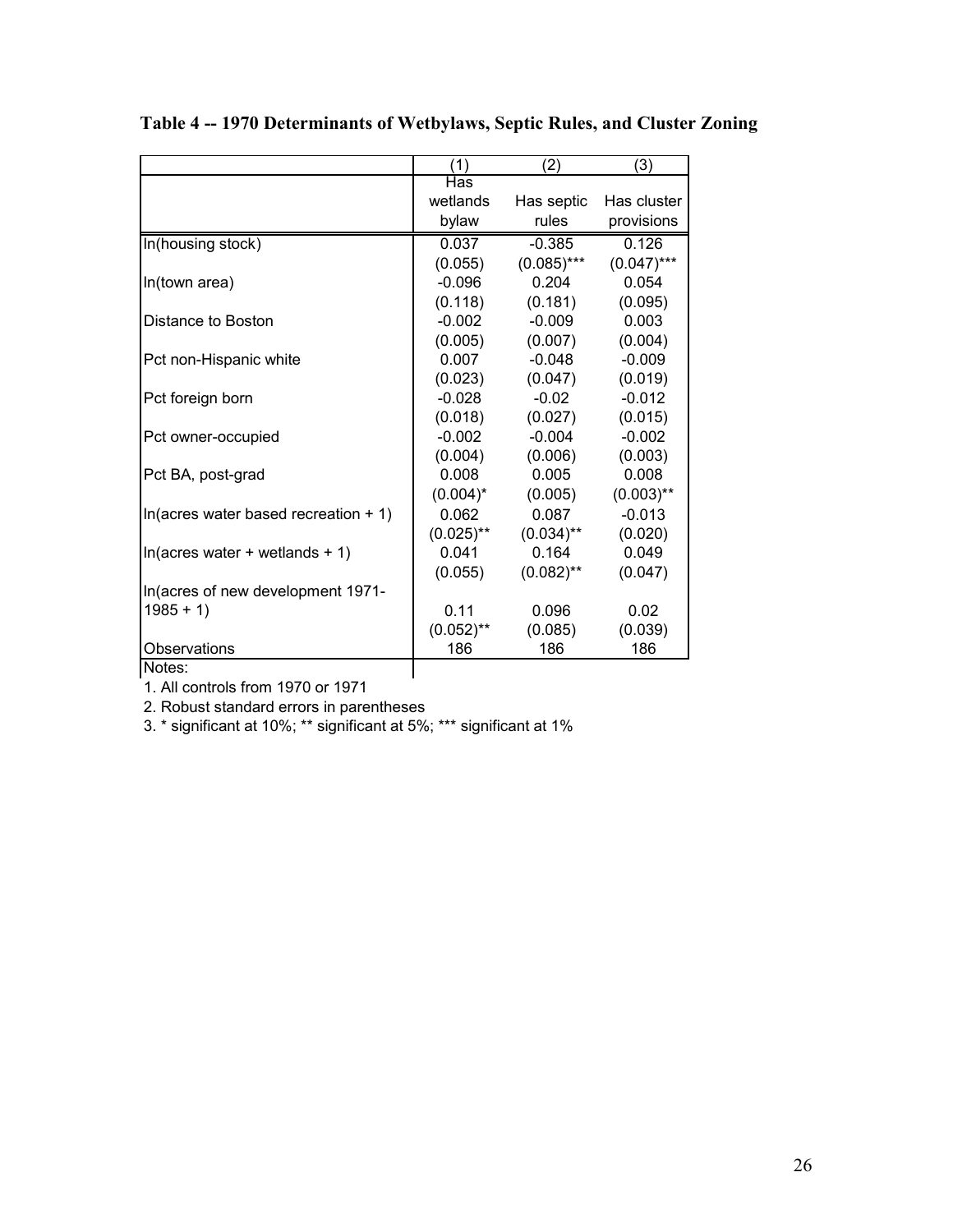|                         | (1)           | (2)                             | (3)           | (4)                                     | (5)           | (6)           |
|-------------------------|---------------|---------------------------------|---------------|-----------------------------------------|---------------|---------------|
|                         |               | In(total single family permits) |               | $ln(total$ permits) $ln(housing stock)$ |               |               |
|                         | 1980-2002     | 1980-1989                       | 1990-1999     | 1980-2002                               | 1980-2002     | 2000          |
| Acres per Lot           | $-0.547$      | $-0.509$                        | $-0.685$      | $-0.415$                                | $-0.442$      | $-0.337$      |
|                         | $(0.133)$ *** | $(0.145)$ ***                   | $(0.165)$ *** | $(0.143)$ ***                           | $(0.133)$ *** | $(0.091)$ *** |
| In(Townarea)            | 1.109         | 1.03                            | 1.307         | 0.816                                   | 0.892         | 0.45          |
|                         | $(0.085)$ *** | $(0.096)$ ***                   | $(0.098)$ *** | $(0.100)$ ***                           | $(0.078)$ *** | $(0.043)$ *** |
| Distance to Boston      | $\theta$      | $-0.001$                        | $-0.002$      | 0.008                                   | $-0.007$      | $-0.015$      |
|                         | (0.004)       | (0.004)                         | (0.005)       | $(0.004)$ **                            | $(0.004)*$    | $(0.003)$ *** |
| In(Housing Stock)       | 0.063         | 0.119                           | $-0.031$      | 0.349                                   | 0.226         | 0.496         |
|                         | (0.050)       | $(0.054)$ **                    | $-0.06$       | $(0.081)$ ***                           | $(0.049)$ *** | $(0.037)$ *** |
| Major University        | $-0.255$      | $-0.143$                        | $-0.692$      | 0.018                                   | $-0.227$      | 0.001         |
|                         | $-0.173$      | (0.193)                         | $(0.316)$ **  | (0.223)                                 | $-0.151$      | (0.074)       |
| Pct $\leq$ 18 years old | 0.018         | 0.02                            | 0.015         | 0.051                                   | 0.025         | 0.015         |
|                         | (0.013)       | (0.015)                         | (0.016)       | $(0.012)$ ***                           | $(0.011)$ **  | $(0.009)*$    |
| Pct. Foreign Born       | 0.011         | 0.021                           | $-0.005$      | $-0.011$                                | 0.027         | 0.02          |
|                         | (0.011)       | $(0.012)*$                      | $-0.012$      | (0.017)                                 | $(0.009)$ *** | $(0.007)$ *** |
| Pct. White              | 0.018         | (0.003)                         | 0.043         | 0.015                                   | 0.006         | $-0.019$      |
|                         | $(0.009)$ **  | (0.009)                         | $(0.013)$ *** | (0.014)                                 | (0.008)       | $(0.008)$ **  |
| Constant                | $-5.744$      | $-4.307$                        | $-9.79$       | $-6.337$                                | $-3.74$       | 2.729         |
|                         | $(1.222)$ *** | $(1.331)$ ***                   | $(1.638)$ *** | $(1.587)$ ***                           | $(1.128)$ *** | $(0.957)$ *** |
| Controls Year           | 1940          | 1940                            | 1940          | 1980                                    | 1940          | 1940          |
| Observations            | 185           | 185                             | 185           | 185                                     | 185           | 186           |
| R-squared               | 0.64          | 0.6                             | 0.62          | 0.68                                    | 0.65          | 0.9           |

**Table 5 – Effect of Minimum Lot Size on Permits and Housing Stock, 1980-2002** 

Notes:

1. Robust standard errors in parentheses

2. \* significant at 10%; \*\* significant at 5%; \*\*\* significant at 1%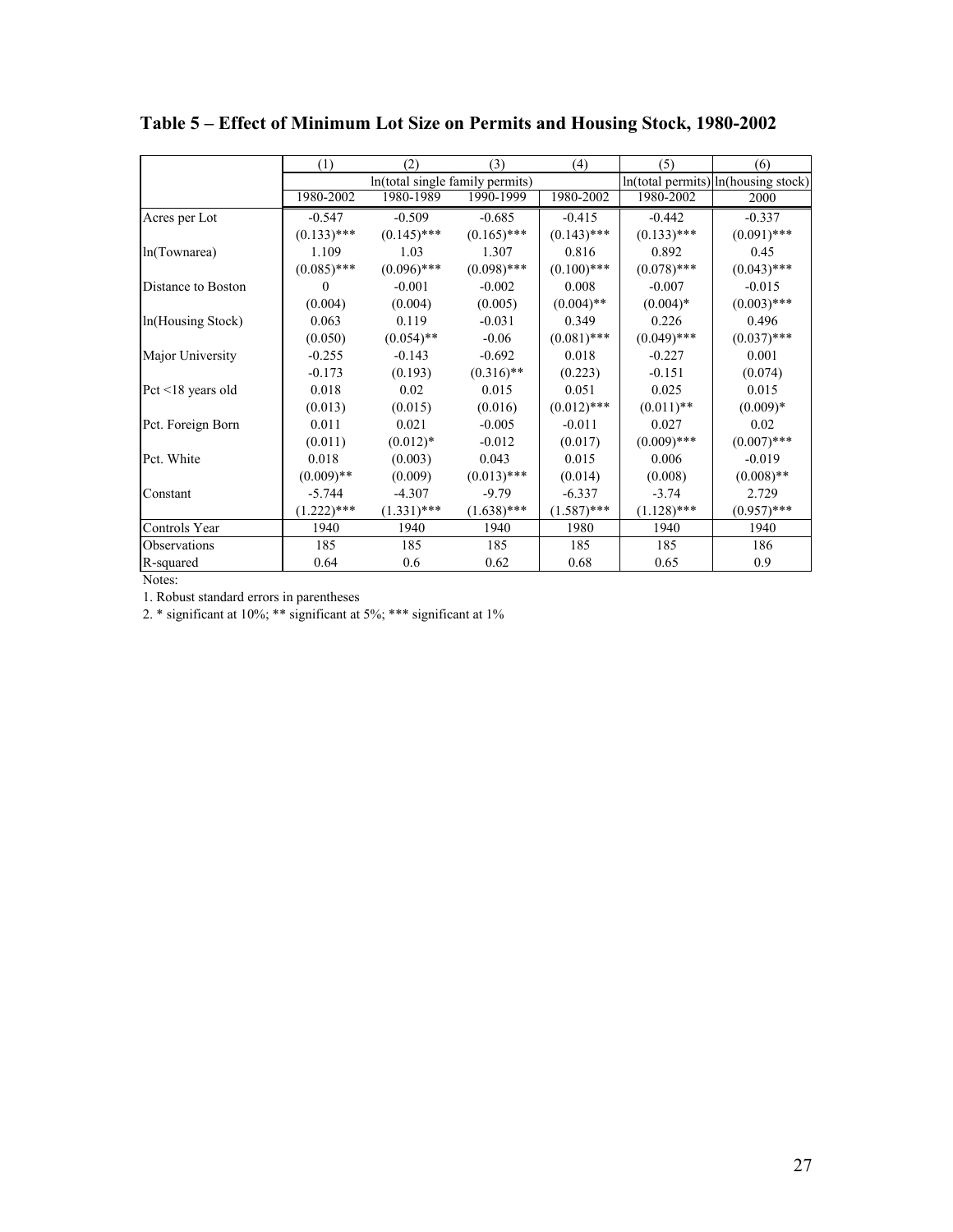|                         | (1)            | (2)               | (3)               | (4)            | (5)               | (6)            |
|-------------------------|----------------|-------------------|-------------------|----------------|-------------------|----------------|
|                         |                | ln(total permits) | ln(total permits) |                | ln(total permits) |                |
| Wetlands Bylaw          | $-0.036$       | $-0.071$          |                   |                |                   |                |
|                         | (0.071)        | (0.084)           |                   |                |                   |                |
| Septic Rule             | 0.009          | $-0.019$          |                   |                |                   |                |
|                         | (0.094)        | (0.103)           |                   |                |                   |                |
| <b>Subdivision Rule</b> | $-0.116$       | $-0.226$          |                   |                |                   |                |
|                         | (0.090)        | $(0.097)$ **      |                   |                |                   |                |
| Regulation Index --     |                |                   |                   |                |                   |                |
| Barrier                 |                |                   | $-0.057$          | $-0.105$       | $-0.058$          | $-0.14$        |
|                         |                |                   | (0.047)           | $(0.053)$ **   | (0.060)           | $(0.068)$ **   |
| Cluster                 |                |                   |                   |                | 0.211             | 0.114          |
|                         |                |                   |                   |                | $(0.100)$ **      | (0.107)        |
| Inclusionary            |                |                   |                   |                | 0.2               | 0.045          |
|                         |                |                   |                   |                | (0.125)           | (0.139)        |
| <b>Town Controls</b>    | Yes            | No                | Yes               | N <sub>o</sub> | Yes               | N <sub>o</sub> |
| <b>Town FE</b>          | N <sub>o</sub> | Yes               | N <sub>0</sub>    | Yes            | N <sub>o</sub>    | Yes            |
| Year FE                 | Yes            | Yes               | Yes               | Yes            | Yes               | Yes            |
|                         | 2507           | 2507              | 2507              | 2507           | 1732              | 1755           |
|                         | 0.49           | 0.63              | 0.49              | 0.63           | 0.51              | 0.65           |

**Table 6 – Effect of Additional Zoning Policies on Annual Total Permits, 1980-2002** 

1. \* significant at 10%; \*\* significant at 5%; \*\*\* significant at 1%

2. Standard errors are clustered on town.

3. Dependant variable is ln(total permits) in each year for 1980-2002.

4. Town controls include minimum lot size, ln(townarea), ln(hsg 1970), major college dummy pct kids 1970, pct white 1970, pct BA+ 1970

5. Towns who adopt regulations at unknown dates are excluded.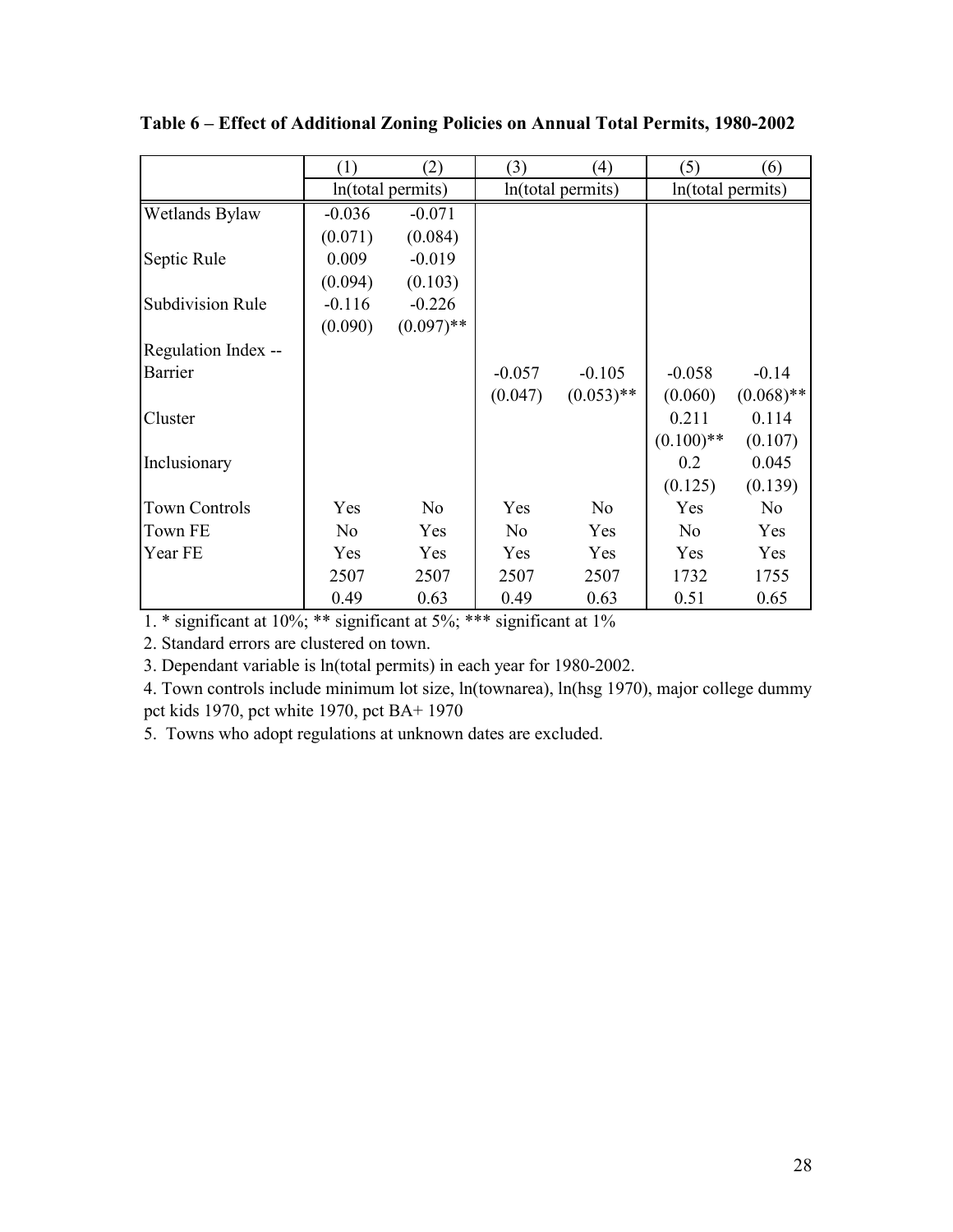|                                          | (1)<br>(2)<br>(3)<br>(4) |               |               |               |  |
|------------------------------------------|--------------------------|---------------|---------------|---------------|--|
|                                          | ln(sales price, \$2005)  |               |               |               |  |
| Acres per Lot                            | 0.156                    | $-0.093$      | 0.08          | $-0.093$      |  |
|                                          | $(0.062)$ **             | (0.082)       | (0.065)       | (0.079)       |  |
| <b>Total Regulation Index -- Barrier</b> |                          |               | 0.101         | 0.071         |  |
|                                          |                          |               | $(0.034)$ *** | $(0.032)$ **  |  |
| Year Built                               | 0.001                    | 0.001         | 0.001         | 0.001         |  |
|                                          | $(0.000)$ ***            | $(0.000)$ *** | $(0.000)$ *** | $(0.000)$ *** |  |
| In(total number of rooms)                | 0.262                    | 0.249         | 0.256         | 0.248         |  |
|                                          | $(0.037)$ ***            | $(0.036)$ *** | $(0.036)$ *** | $(0.035)$ *** |  |
| ln(interior sq. ft.)                     | 0.575                    | 0.586         | 0.567         | 0.578         |  |
|                                          | $(0.034)$ ***            | $(0.032)$ *** | $(0.032)$ *** | $(0.031)$ *** |  |
| ln(lot size)                             | 0.089                    | 0.058         | 0.083         | 0.06          |  |
|                                          | $(0.015)$ ***            | $(0.012)$ *** | $(0.015)$ *** | $(0.011)$ *** |  |
| ln(townarea)                             | $-0.076$                 | 0.002         | $-0.107$      | $-0.037$      |  |
|                                          | (0.051)                  | (0.050)       | $(0.046)$ **  | (0.051)       |  |
| Distance to Boston                       | $-0.016$                 | $-0.019$      | $-0.017$      | $-0.019$      |  |
|                                          | $(0.005)$ ***            | $(0.004)$ *** | $(0.004)$ *** | $(0.004)$ *** |  |
| Major University                         | 0.423                    | 0.455         | 0.429         | 0.452         |  |
|                                          | $(0.096)$ ***            | $(0.093)$ *** | $(0.075)$ *** | $(0.081)$ *** |  |
| Pct <18 years old 1940                   | $-0.019$                 | $-0.028$      | $-0.022$      | $-0.028$      |  |
|                                          | $(0.008)$ **             | $(0.008)$ *** | $(0.008)$ *** | $(0.008)$ *** |  |
| Pct. White 1940                          | $-0.001$                 | 0.003         | 0.003         | 0.005         |  |
|                                          | (0.015)                  | (0.016)       | (0.015)       | (0.016)       |  |
| Pct. Mfg. 1940                           | $-0.089$                 | $-0.094$      | $-0.118$      | $-0.113$      |  |
|                                          | (0.124)                  | (0.109)       | (0.114)       | (0.106)       |  |
| In(Housing Stock1940)                    |                          | $-0.11$       |               | $-0.086$      |  |
|                                          |                          | $(0.027)$ *** |               | $(0.026)$ *** |  |
| Constant                                 | 5.986                    | 6.619         | 5.806         | 6.355         |  |
|                                          | $(1.692)$ ***            | $(1.687)$ *** | $(1.706)$ *** | $(1.697)$ *** |  |
| Year FE                                  | <b>YES</b>               | <b>YES</b>    | <b>YES</b>    | <b>YES</b>    |  |
| Observations                             | 55006                    | 55006         | 55006         | 55006         |  |
| R-squared                                | 0.31                     | 0.32          | 0.32          | 0.33          |  |

**Table 7 – Effect of Minimum Lot Size and Additional Regulations on Sales Prices, 2000-2005** 

Notes:

1. Standard errors clustered by town.

2. \* significant at 10%; \*\* significant at 5%; \*\*\* significant at 1%

3. Excludes towns >30 miles from Boston.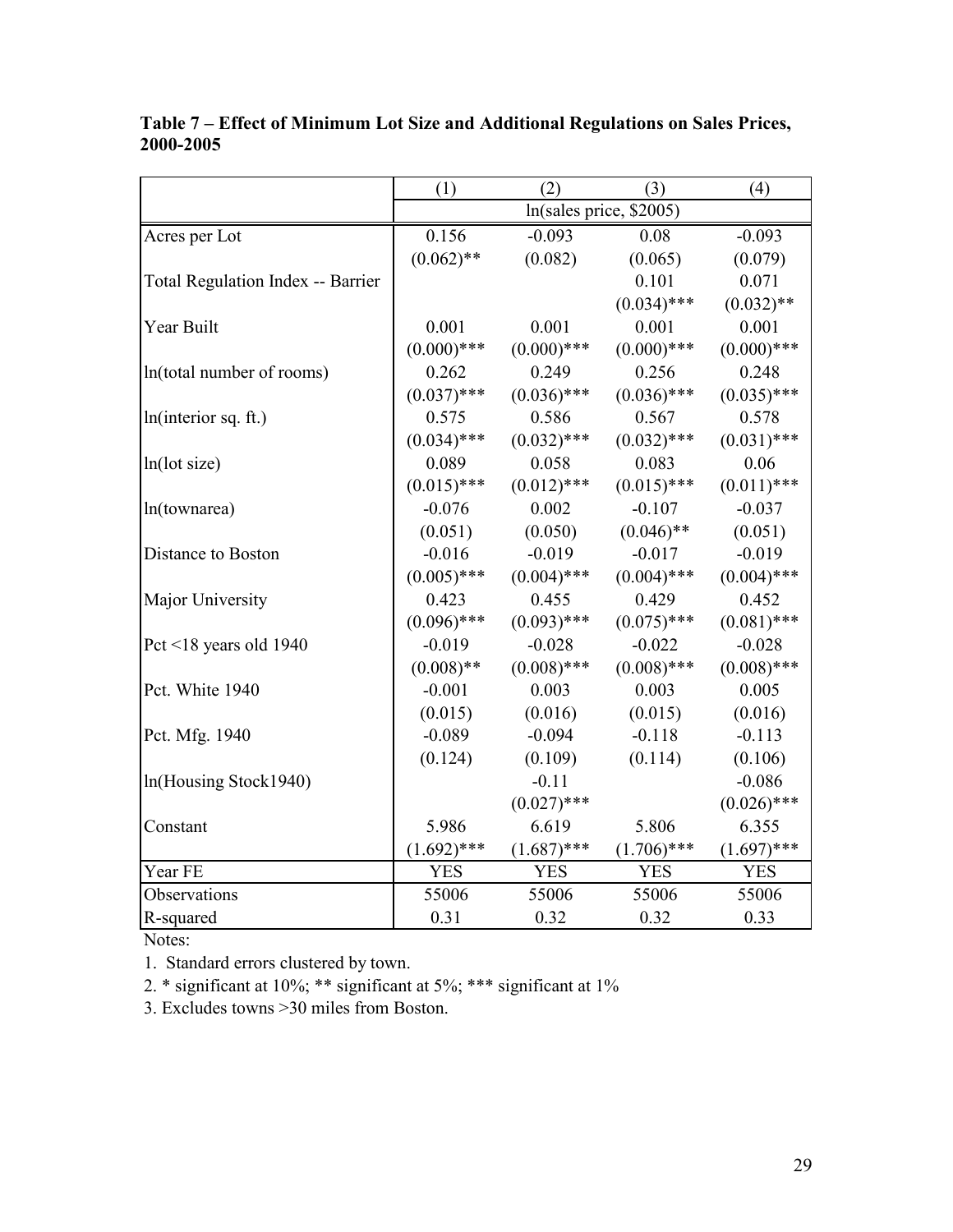|                           | (1)           | (2)           | (3)                        | (4)           | (5)           | (6)           |
|---------------------------|---------------|---------------|----------------------------|---------------|---------------|---------------|
|                           |               |               | In(sales price \$2005)     |               |               |               |
| In(housing density 2000)  | $-0.083$      | $-0.05$       | 0.054                      | $-0.126$      | $-0.114$      | $-0.148$      |
|                           | $(0.033)$ **  | (0.042)       | (0.081)                    | $(0.034)$ *** | $(0.033)***$  | $(0.034)$ *** |
| In(lot size)              | 0.06          | 0.069         | 0.126                      | 0.038         |               |               |
|                           | $(0.013)***$  | $(0.016)$ *** | $(0.032)$ ***              | $(0.013)***$  |               |               |
| Year built                | 0.001         | 0.001         | 0.001                      | 0.001         | 0.001         | 0.001         |
|                           | $(0.000)$ *** | $(0.000)$ *** | $(0.000)$ ***              | $(0.000)$ *** | $(0.000)$ *** | $(0.000)$ *** |
| In(total number of rooms) | 0.256         | 0.26          | 0.244                      | 0.258         | 0.273         | 0.269         |
|                           | $(0.041)$ *** | $(0.042)$ *** | $(0.045)$ ***              | $(0.042)$ *** | $(0.043)$ *** | $(0.044)$ *** |
| In(interior sq. ft)       | 0.604         | 0.608         | 0.594                      | 0.608         | 0.642         | 0.632         |
|                           | $(0.042)$ *** | $(0.041)$ *** | $(0.038)$ ***              | $(0.043)$ *** | $(0.038)$ *** | $(0.039)***$  |
| Distance to Boston        | $-0.021$      | $-0.018$      | $-0.014$                   | $-0.023$      | $-0.02$       | $-0.023$      |
|                           | $(0.004)$ *** | $(0.005)$ *** | $(0.006)$ **               | $(0.004)$ *** | $(0.004)$ *** | $(0.004)$ *** |
| Major university          | 0.408         | 0.396         | 0.375                      | 0.419         | 0.401         | 0.416         |
|                           | $(0.100)$ *** | $(0.100)$ *** | $(0.106)$ ***              | $(0.099)$ *** | $(0.101)$ *** | $(0.099)$ *** |
| Year                      | 0.088         | 0.087         | 0.087                      | 0.088         | 0.088         | 0.088         |
|                           | $(0.002)$ *** | $(0.002)$ *** | $(0.002)$ ***              | $(0.002)$ *** | $(0.002)$ *** | $(0.002)$ *** |
| Constant                  | $-170.159$    | $-169.317$    | $-169.899$                 | $-170.161$    | $-170.817$    | $-170.578$    |
|                           | $(4.841)***$  | $(4.884)$ *** | $(4.940)***$               | $(4.820)***$  | $(4.823)***$  | $(4.811)***$  |
|                           |               |               |                            | In(housing    |               | In(housing    |
| IV for In(housing density | None          |               | Avg. min. lot Forest acres | density       | None          | density       |
| 2000)                     |               | size          | 1885                       | 1915)         |               | 1915)         |
| 1st stage F-stat          |               | 112.44        | 21.41                      | 186.84        |               | 261.06        |
| Observations              | 56105         | 55200         | 55349                      | 56105         | 56107         | 56107         |
| R-squared                 | 0.31          | 0.31          | 0.3                        | 0.31          | 0.31          | 0.31          |

**Table 8 – Effect of Density on Sales Prices, 2000-2005** 

Notes:

1. Standard errors clustered on town in parentheses

2. \* significant at 10%; \*\* significant at 5%; \*\*\* significant at 1%

3. Excludes towns greater than 30 miles from Boston.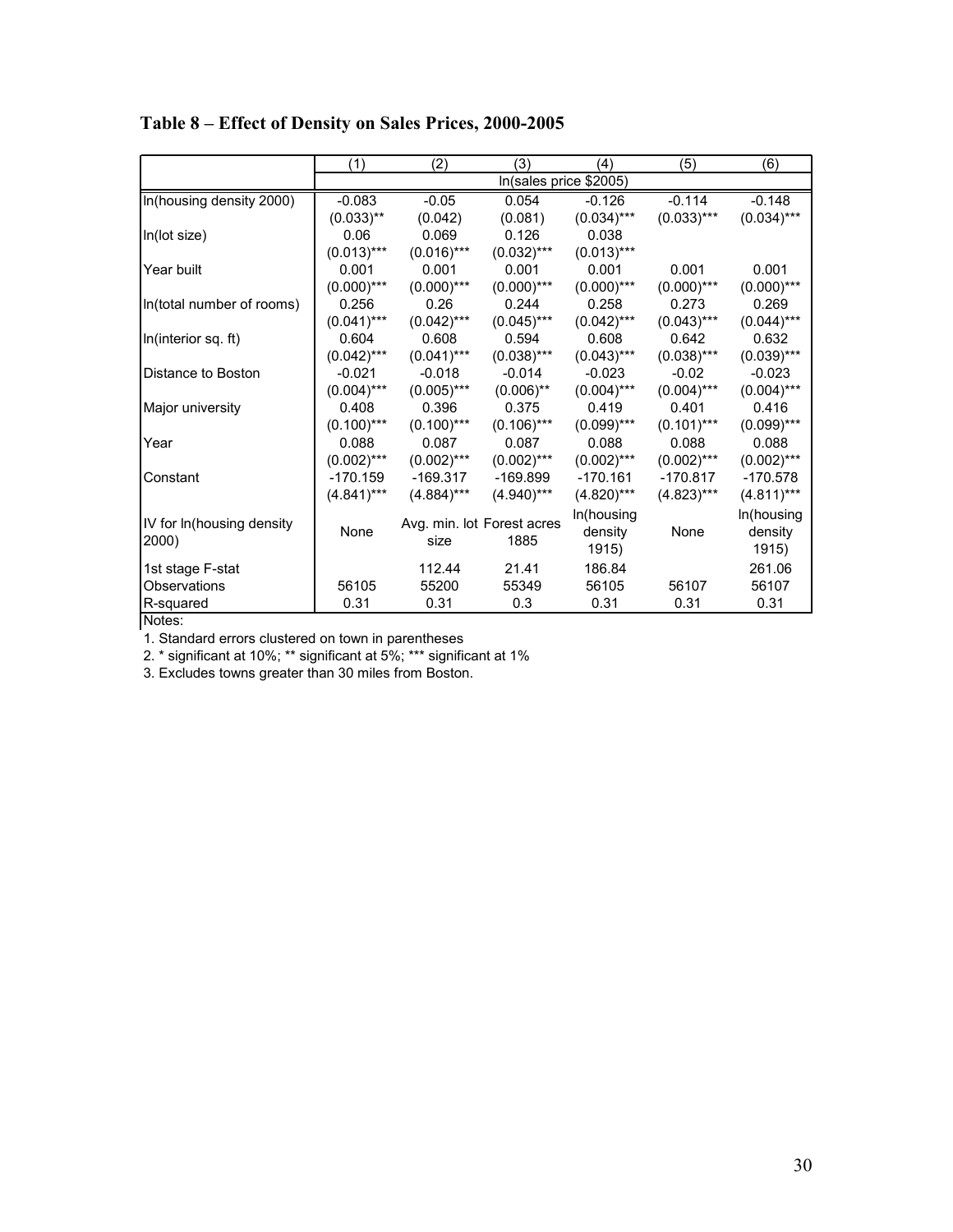

**Figure 1 – Total Permits in Boston Metro-Area, 1961-2002**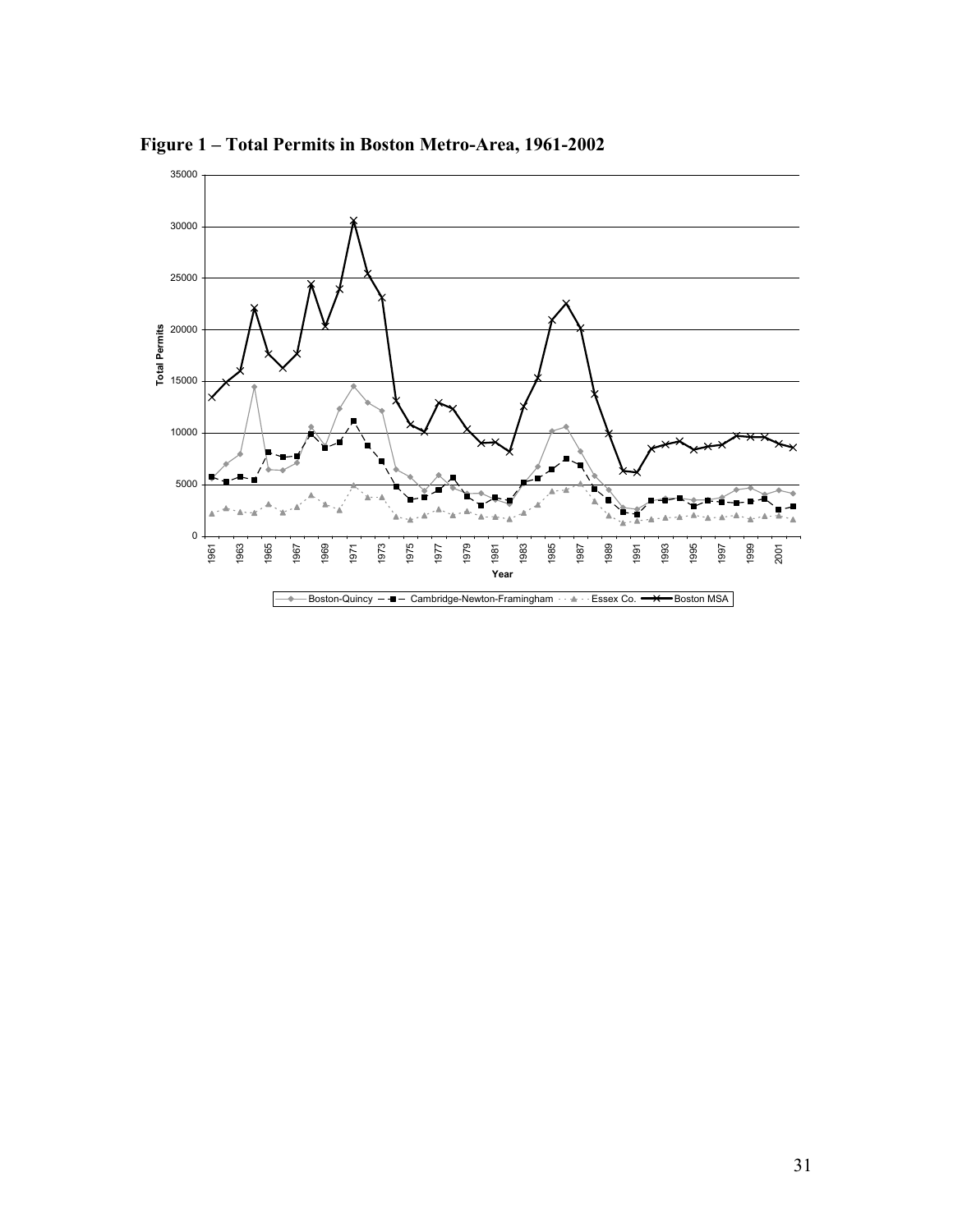

**Figure 2 – Relationship between Total Permits 1980-2002 per Acre and 1980 Housing Density**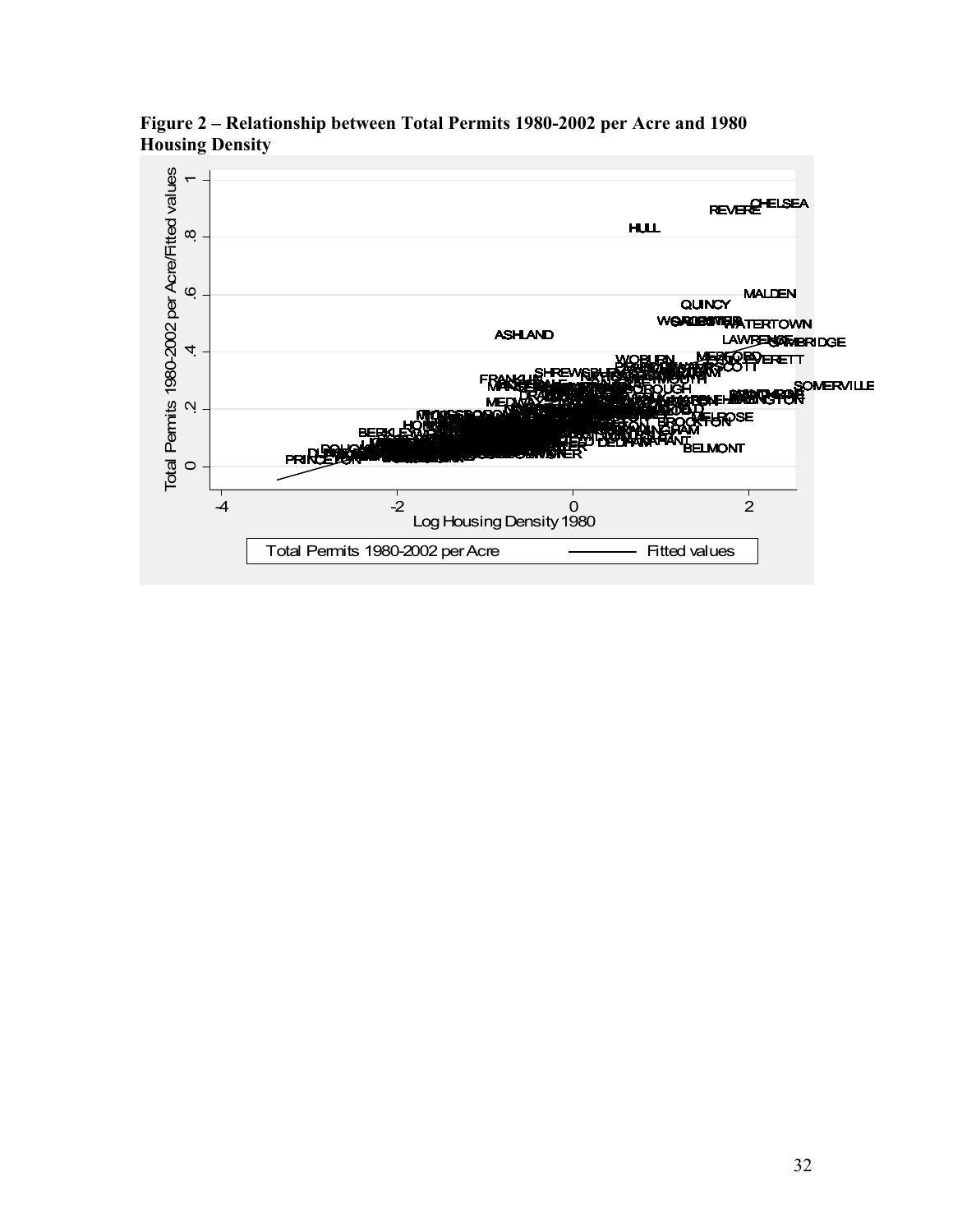

**Figure 3 – Relationship between Minimum Lot Size and Forested Area 1885** 

Source: MassGIS, Harvard Forest Archive.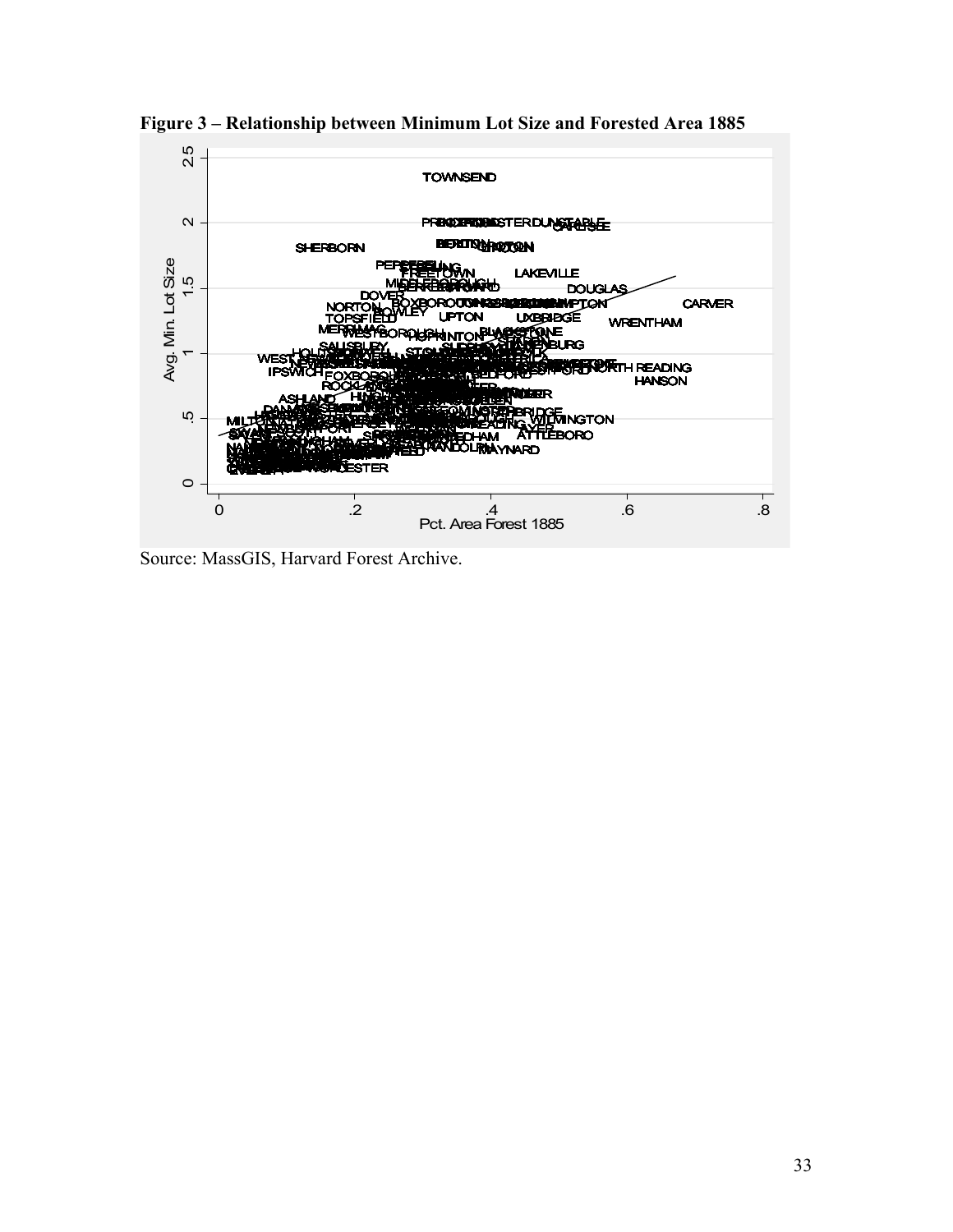

**Figure 4: Frequency of restrictions greater than Title V requirements**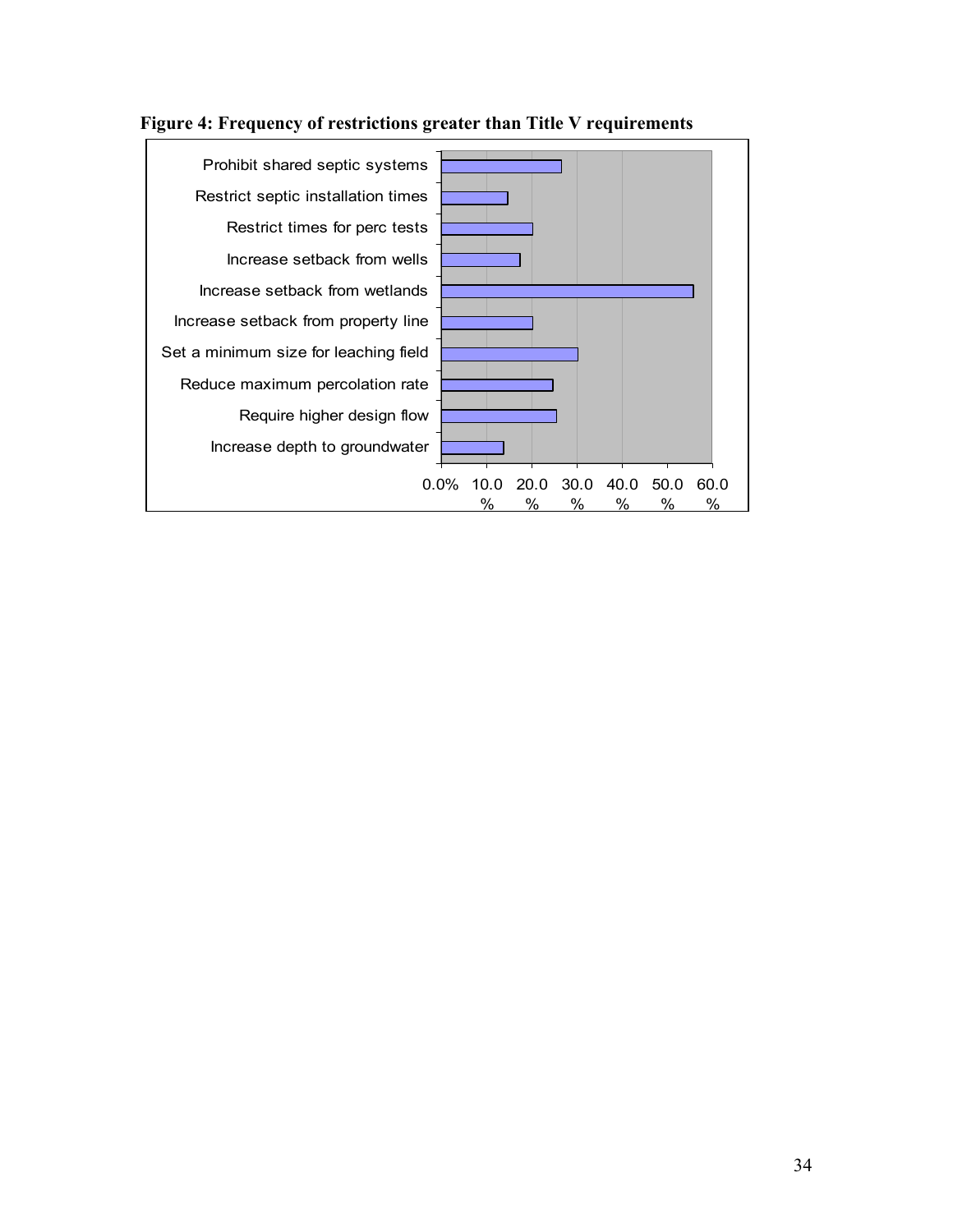

**Figure 5 – Fraction of Communities with Wetlands, Septic, Subdivision, and Cluster Provisions, 1975-2004** 

Notes -- Communities who adopt provisions at unknown dates are excluded from fraction.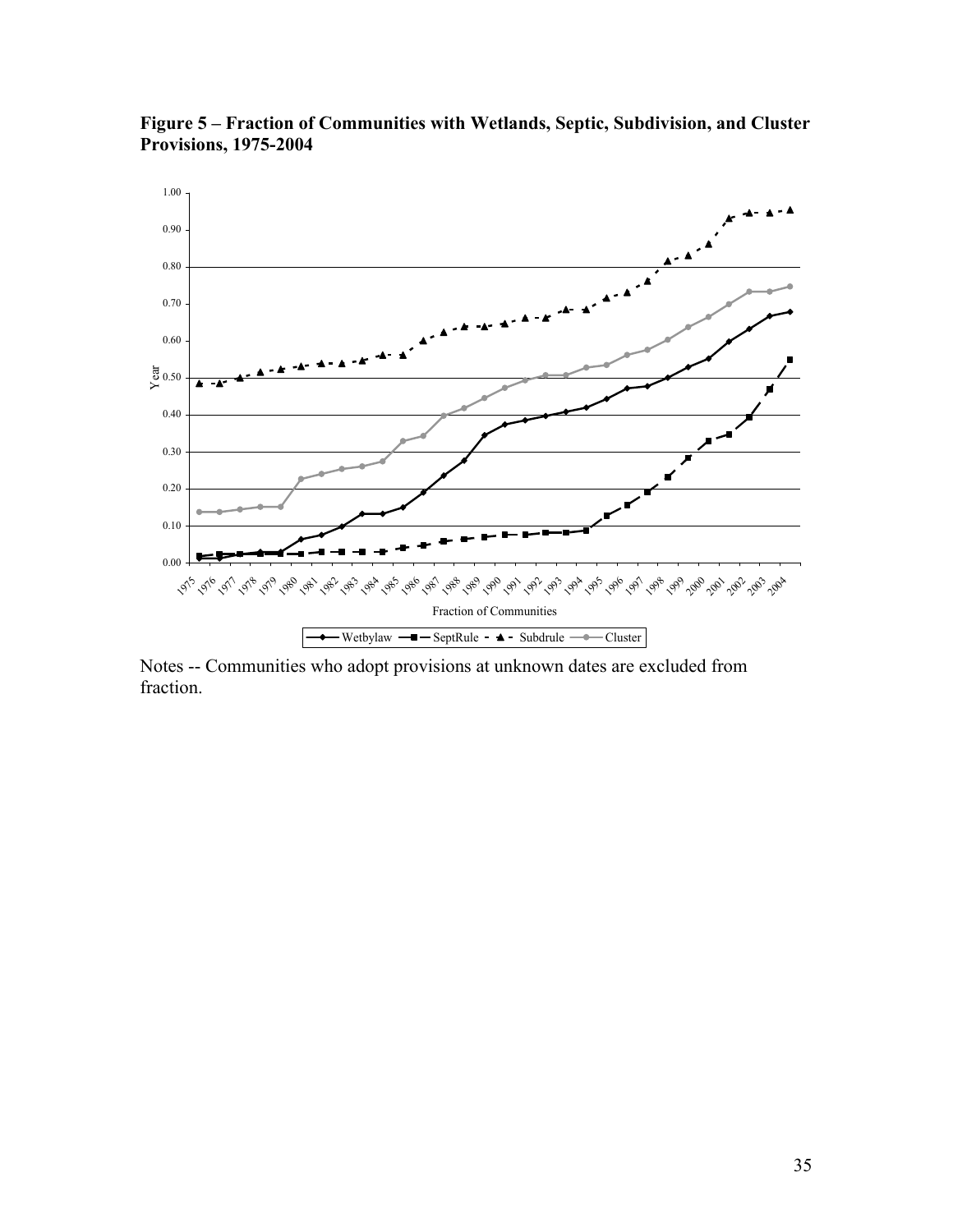**Figure 6 – Number of Communities Amending Wetlands Bylaws, Subdivision Rules, and Cluster Provisions, 1984-2004**